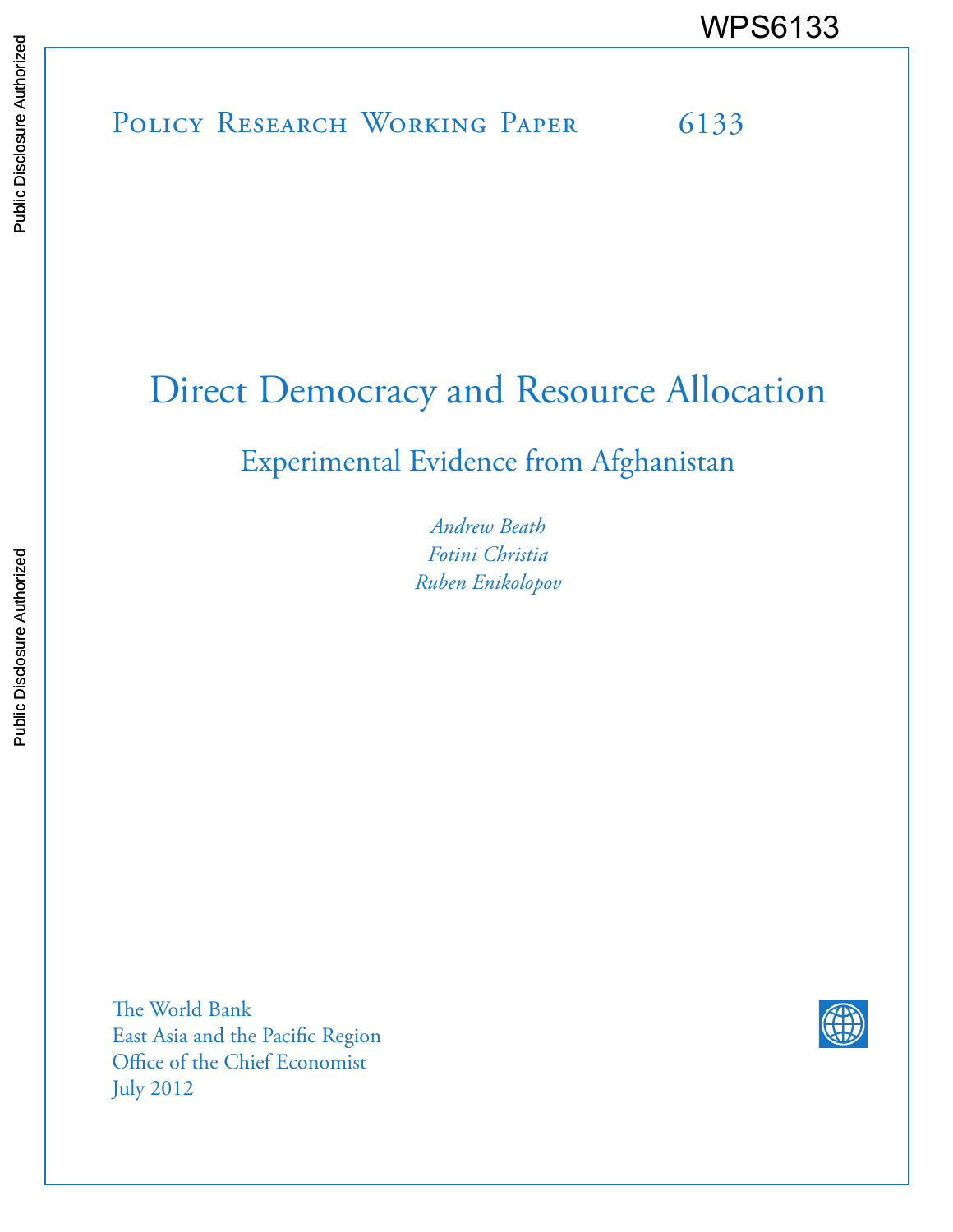#### POLICY RESEARCH WORKING PAPER 6133

# **Abstract**

Direct democracy is designed to better align public resource allocation decisions with citizen preferences. Using a randomized field experiment in 250 villages across Afghanistan, this paper compares outcomes of secret-ballot referenda with those of consultation meetings, which adhere to customary decision-making practices. Elites are found to exert influence over meeting outcomes, but not over referenda outcomes, which are driven primarily by citizen preferences. Referenda are also found to improve public satisfaction, whereas elite domination of allocation processes has a negative effect. The results indicate that the use of direct democracy in public resource allocation results in more legitimate outcomes than those produced by customary processes.

This paper is a product of the Office of the Chief Economist,, East Asia and the Pacific Region. It is part of a larger effort by the World Bank to provide open access to its research and make a contribution to development policy discussions around the world. Policy Research Working Papers are also posted on the Web at http://econ.worldbank.org. The author may be contacted at abeath@worldbank.org.

*The Policy Research Working Paper Series disseminates the findings of work in progress to encourage the exchange of ideas about development*  issues. An objective of the series is to get the findings out quickly, even if the presentations are less than fully polished. The papers carry the *names of the authors and should be cited accordingly. The findings, interpretations, and conclusions expressed in this paper are entirely those of the authors. They do not necessarily represent the views of the International Bank for Reconstruction and Development/World Bank and its affiliated organizations, or those of the Executive Directors of the World Bank or the governments they represent.*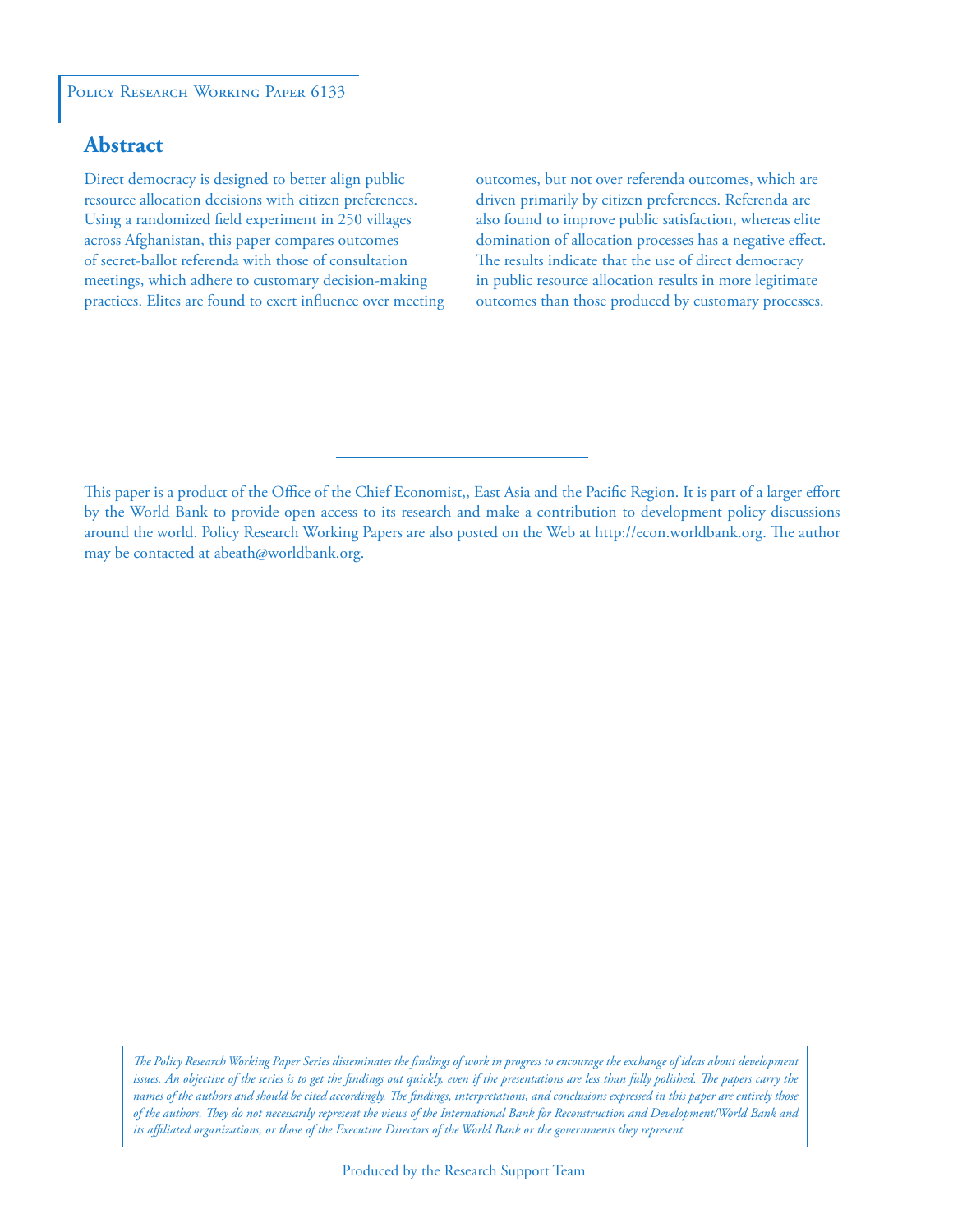# Direct Democracy and Resource Allocation: Experimental Evidence from Afghanistan<sup>1</sup>

 $\overline{a}$ 

**Andrew Beath<sup>\*</sup> <b>Fotini Christia**<sup>†</sup> **Ruben Enikolopov**<sup>‡</sup>

<sup>&</sup>lt;sup>1</sup> The authors would like to thank Claudio Ferraz, Phil Keefer, Ben Olken, Ekaterina Zhuravskaya, and seminar participants at Columbia University, NES, MIT, European Economic Association Congress, NBER Political Economy Meeting, IIES, and Paris School of Economics for helpful comments. The authors are indebted to Kirill Borusyak, Hamid Gharibzada, Chad Hazlett, Vera Mironova, and Maiwand Siddiqi for excellent research assistance and gratefully acknowledge the generous cooperation and assistance provided by Tariq Ismati and Abdul Rahman Ayubi of the National Solidarity Programme; H. E. Wais Barmak, Minister or Rural Rehabilitation and Development; Ehsan Zia, Former Minister of Rural Rehabilitation and Development; staff of AfghanAid, C.H.A., InterCooperation, IRC, NPO/RRRAA, Oxfam UK, and People-in-Need; and Kamran Akbar, Josephine Bassinette, Ladisy Chengula, Philippe Dongier, Susanne Holste, Nicholas Kraft, Qazi Azmat Isa, Dean Jolliffe, Zishan Karim, Elliot Mghenyi, Norman Piccioni, Mariam Sherman, and Mio Takada of the World Bank. The study was financially supported by FAO, the World Bank, and the National Solidarity Programme. The findings, interpretations, and conclusions expressed in this paper are entirely those of the authors and should not be attributed in any manner to the World Bank, to its affiliated organizations, or to members of its Board of Executive Directors, or the countries they represent. The World Bank does not guarantee the accuracy of the data included in this publication and accepts no responsibility for any consequence of their use.

*JEL Classification*: H41; H43; D71; D72; D73. *Keywords*: Political Processes; Social Choice; Elections; Direct Democracy; Referenda; Local Governance; Public Goods; Resource Allocation; Decision Rules; Afghanistan. *Sector Boards*: Social Development (SDV); Agriculture and Rural Development (ARD); Public Sector Governance (PSM)

<sup>\*</sup> Office of the Chief Economist for East Asia and the Pacific, World Bank [\(abeath@worldbank.org\)](mailto:abeath@worldbank.org)

<sup>&</sup>lt;sup>†</sup> Department of Political Science, Massachusetts Institute of Technology [\(cfotini@mit.edu\)](mailto:cfotini@mit.edu)

<sup>&</sup>lt;sup>‡</sup> New Economic School [\(REnikolopov@nes.ru\)](mailto:REnikolopov@nes.ru)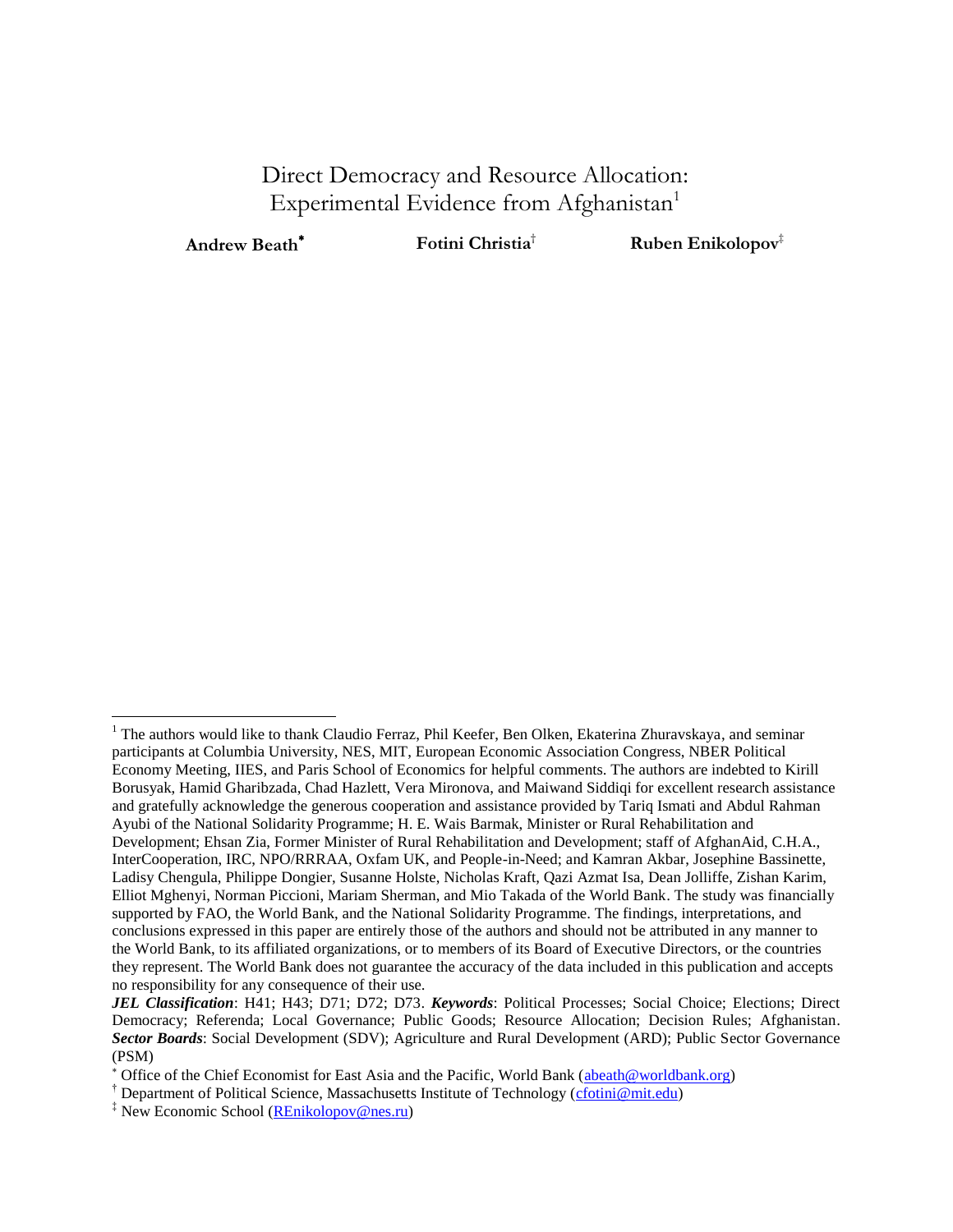# I. **Introduction**

Directly democratic decision-making procedures are presumed to reduce elite capture of public resources (Matsusaka 2004, 2005) and enhance the legitimacy of public allocation processes (Olken 2010; Lind and Tyler 1988). As decentralization efforts in developing countries are often undermined by public dissatisfaction arising from the diversion of public resources by incumbent elites (Bardhan 2002, Bardhan and Mookherjee 2006), the use of direct democracy in local public resource allocation could potentially improve the quality of local governance and enhance political legitimacy. To date, however, only one study (Olken 2010) has experimentally explored the effects of direct democracy on local public resource allocation and found that, although direct democracy increases citizen satisfaction with allocation processes, it has limited effects on allocation outcomes *per se*.

This study identifies the effect of direct democracy on resource allocation outcomes and public satisfaction using a field experiment conducted in 250 villages across Afghanistan. Half of the villages were randomly assigned to select local development projects by secret-ballot referenda, with the remainder assigned to select projects at village meetings convened by elected village councils. The referendum procedure gave villagers the opportunity to vote for their preferred project, with funding allocated to the projects with the most votes. The meeting procedure – which aligns with customary practices of local decision-making in Afghanistan – stipulated that proposed projects should be discussed at a public meeting, with the village council exercising the final decision on project selection. Both procedures employed an identical agenda-setting method, whereby the list of proposed projects was compiled by the village council after consultations with other villagers.

In order to isolate the effect of direct democracy on allocation outcomes and, specifically, on the relative ability of elites and non-elites to realize their preferences, we compare such outcomes with the *ex-ante* preferences of three groups of villagers: male villagers; male elites; and female elites. Under both referenda and village meetings, male villagers' preferences are found to be a significant determinant of selection outcomes. The preferences of male and female elites, however, only matter when selection occurs through a village meeting. Thus, we find that direct democracy limits elite capture of resource allocation.

We also assess the effect of direct democracy on political legitimacy using data on villagers' satisfaction with local governance and the local economy. As in Olken (2010), referenda are found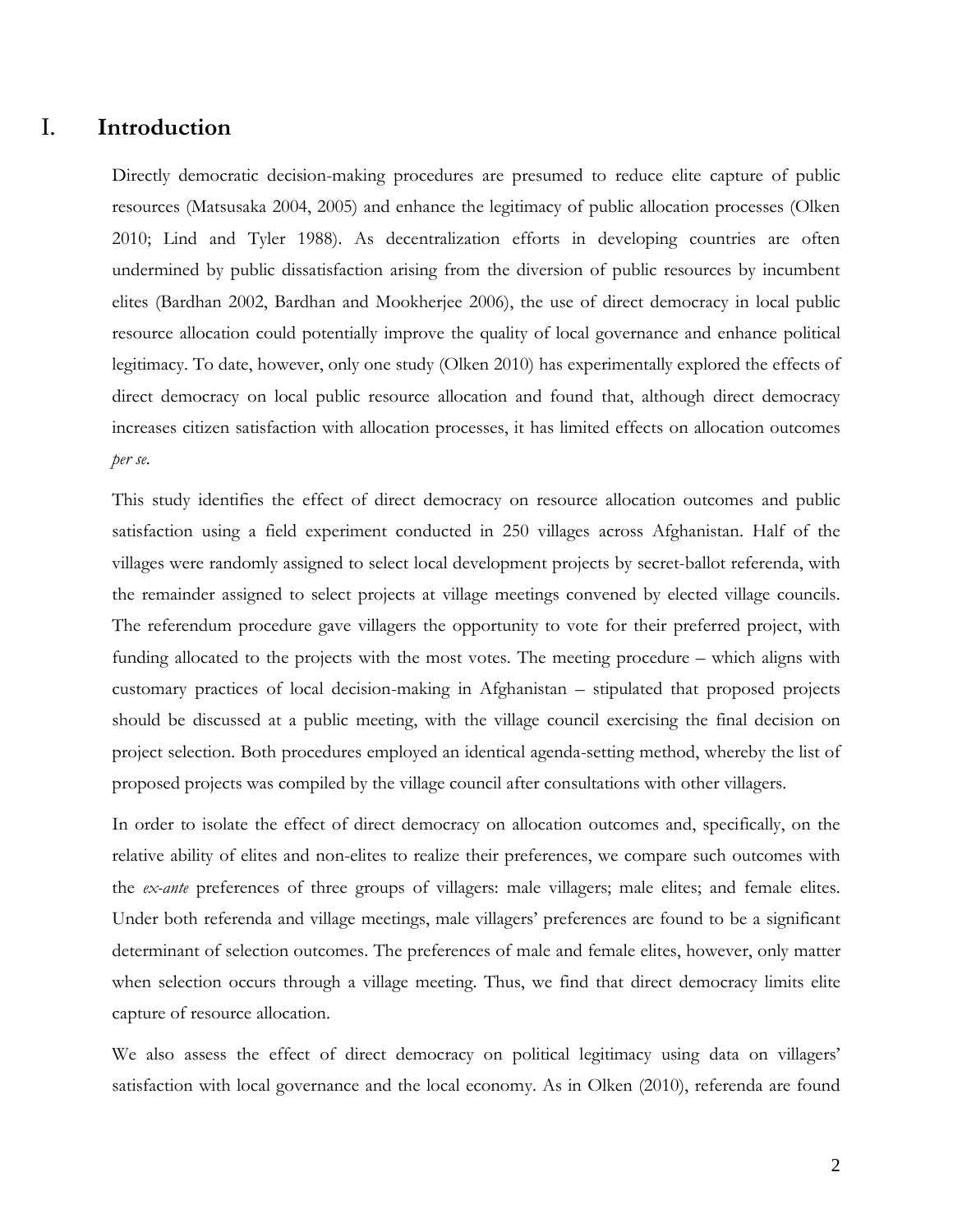to increase villagers' satisfaction, even after controlling for the type of selected project. At the same time, satisfaction is also affected by selection outcomes *per se*, with lower levels of satisfaction in instances where selected projects were preferred by elites and higher levels in cases where selected projects were preferred by villagers. The results thus indicate that direct democracy increases satisfaction both as a result of the process itself as well as by better aligning allocation outcomes with public preferences.

Our study contributes to the literature on the effects of political decision rules, in general, and direct democracy, in particular. Works on direct democracy have examined its effect on the size of government (Matsusaka 1995, Funk and Gathmann 2011), political participation and redistributive spending (Hinnerich and Pettersson-Lidbom 2010), and happiness (Frey and Stutzer 2005). The analysis in this paper is most closely related to Olken (2010), who compares similar variations in project selection procedures using a field experiment in Indonesia and finds that direct democracy causes women's projects to be located in poorer areas, but does not affect the choice of general project. Olken (2010), however, finds a strong positive effect of direct democracy on villagers' satisfaction.

In principle, elite influence over the choice of projects is not necessarily related with outcomes that make ordinary villagers worse off. The difference in elite preferences versus those of the general public may reflect not only relative benefits, but also an informational advantage of the elite in assessing which projects will bring more benefits to the village (Labonne & Chase 2009; Rao and Ibanez 2005; Owen and van Domelen 1998). However, the finding that elite influence over allocation of resources has a negative effect on villagers' perceptions of local governance is not consistent with a benign interpretation of elite control over resources but rather suggestive of elite capture. These results thereby demonstrate that direct democracy improves outcomes for villagers relative to customary practices of decision-making.

This paper is divided into six sections: Section II describes the setting in which the experiment occurred; Section III describes the design of the experiment, sample, and data collection; Section IV presents the methodology and results of the empirical analysis; Section V discusses the results; and Section VI concludes.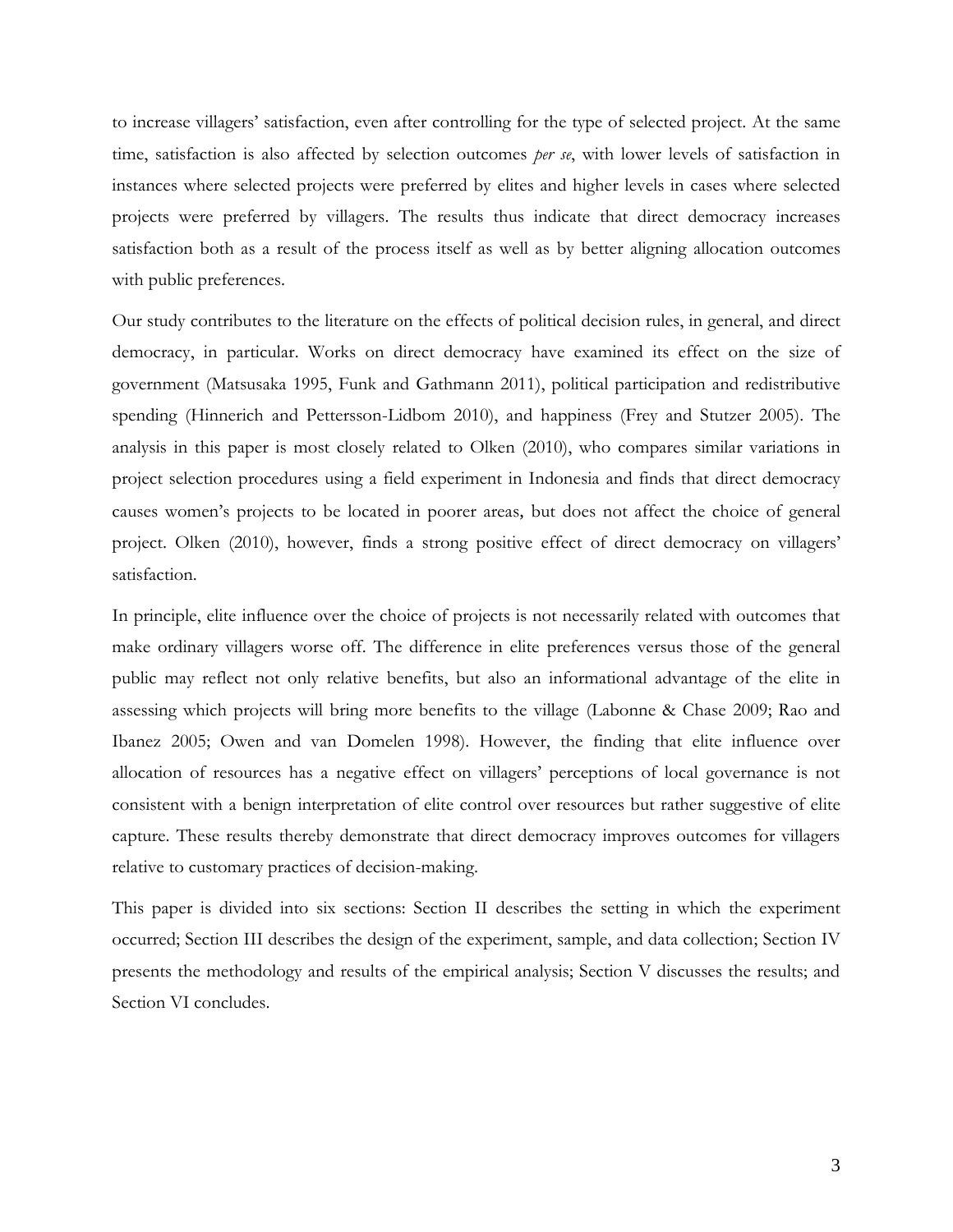# II. **Setting**

 $\overline{a}$ 

The field experiment described in this paper was undertaken in coordination with the National Solidarity Program (NSP), a nationwide community-driven development program executed by the Government of Afghanistan.<sup>2</sup> The following sections provide further details on NSP (II.1) and structures for local governance and decision-making in rural Afghanistan (II.2), both of which present essential context for the study.

#### II.1. **National Solidarity Program**

NSP was devised in 2002 by the Government of Afghanistan to deliver services and infrastructure to the rural population and build representative institutions for village governance. NSP has now been implemented in over 29,000 villages in all of Afghanistan's 34 province districts at a cost of over \$1.2 billion, making it the largest development program in Afghanistan. The program is structured around two interventions: (i) the creation of a Community Development Council (CDC); and (ii) the disbursement of block grants to CDCs for implementation of village projects. Although NSP is executed by the Government of Afghanistan, the program is implemented by 8 national and 21 international NGOs.

In order to facilitate the creation of representative institutions for village governance, NSP mandates the creation of a gender-balanced CDC through a secret-ballot, universal suffrage election. Once CDCs are formed, NSP disburses block grants valued at \$200 per household – up to a village maximum of  $$60,000 -$  to fund village projects<sup>3</sup> and requires communities to contribute no less than 10 percent of the total cost of the projects, which they largely do in the form of labor. Projects are selected by the CDC in consultation with the village community. Selected projects are ordinarily focused on either the construction or rehabilitation of village infrastructure, such as drinking water facilities, irrigation canals, roads and bridges, or electrical generators; or the provision of human capital development, such as training and literacy courses.

NSP implementation in a single village can take up to three years. Introducing the concept of NSP to villages and organizing village council elections takes a few months. Following the creation of the village council, an average of twelve months elapses before project implementation starts, as village

 $2$  This study is part of a large-scale randomized impact evaluation of NSP that involved randomized assignment of not only project selection procedures, but also of the program itself (Beath, Christia, and Enikolopov 2011), as well as council election methods (Beath, Christia, and Enikolopov, 2012).

 $3$  The average block grant in the villages included in the sample was roughly \$30,000.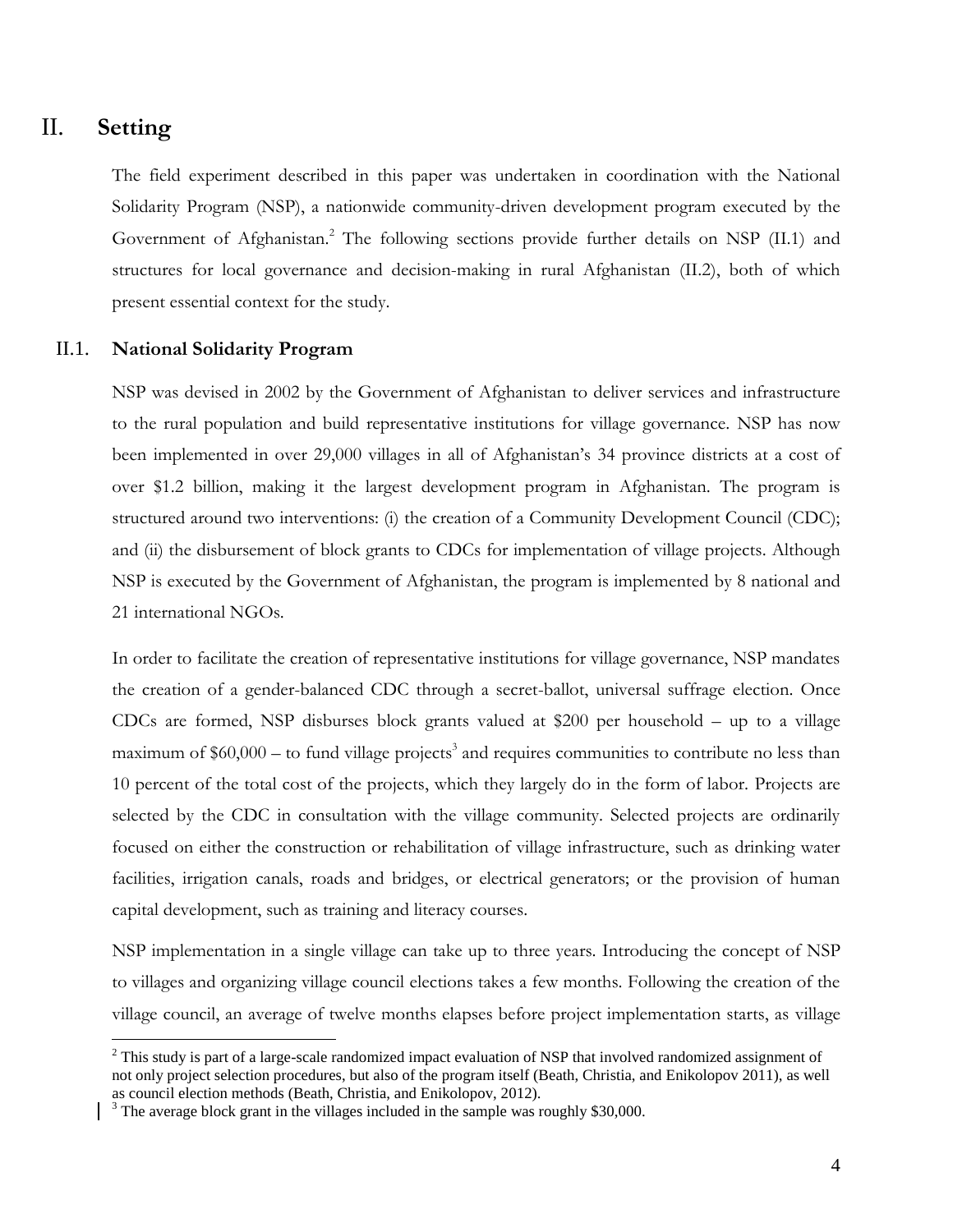councils and the village community select and design projects, submit proposals to the NSP office, receive funds, and, if necessary, procure contractors for project construction. Once construction commences, it takes up to nine months for projects to become operational, although the timeline varies significantly based on the type of project. The number of projects implemented per village can also vary. Multiple projects may be implemented simultaneously or sequentially, meaning that there is substantial variation between villages in the time it takes to complete program implementation.

#### II.2. **Local Governance and Public Decision-Making in Rural Afghanistan**

The lack of state consolidation in Afghanistan and the country's recent history of violent conflict have resulted into a weak central government which has lacked the resources to exercise control in many parts of the countryside (Barfield, 1984). Rural communities have thus developed sophisticated – albeit informal – customary local governance structures and practices to administer justice, set community rules, and provide local public goods (Shahrani, 1998; Pain and Kantor, 2010). Although such structures and practices have been subjected to attempted reorganization and politicization by various regimes over the past few decades (Nojumi, Mazurana, and Stites, 2004; Rahmani, 2006), customary local governance structures and practices are generally considered to have endured and remain pre-eminent (Brick, 2008; Kakar, 2005).

Across Afghanistan, the most ubiquitous local governance institution is that of the *jirga* (a Pashto word meaning 'circle', reflecting the equality of participants in the process [Rubin, 2005]) or *shura* (an Arabic term for 'council' used in non-Pashtun areas), which is an assembly of tribal elders or other notables to discuss a matter of shared import (Kakar, 2005). The legitimacy of the institution is, in part, religious, with the Holy Qu'ran commanding believers to conduct affairs by mutual consideration through the use of *shura* (Sulaiman, 1999), although the institution of *jirga* had been practiced in Afghanistan in pre-Islamic times. Assemblies are not convened on a regular schedule, but are rather called on an *ad hoc* basis in response to an issue of community importance (Boesen, 2004), such as a land or marital dispute or a security threat. Similarly, *jirga* and *shura* are not fixed membership institutions, but rather bring together local power-holders and elders ("white beards") from families affected by the issue at-hand (Kakar, 2005).

A salient feature of *jirga* and *shura* is the practice of decision-making by consensus or mutual consultation. The institution thus purportedly provides a mechanism by which all parties affected by an issue can express their opinion and have it considered by the wider community. The consensus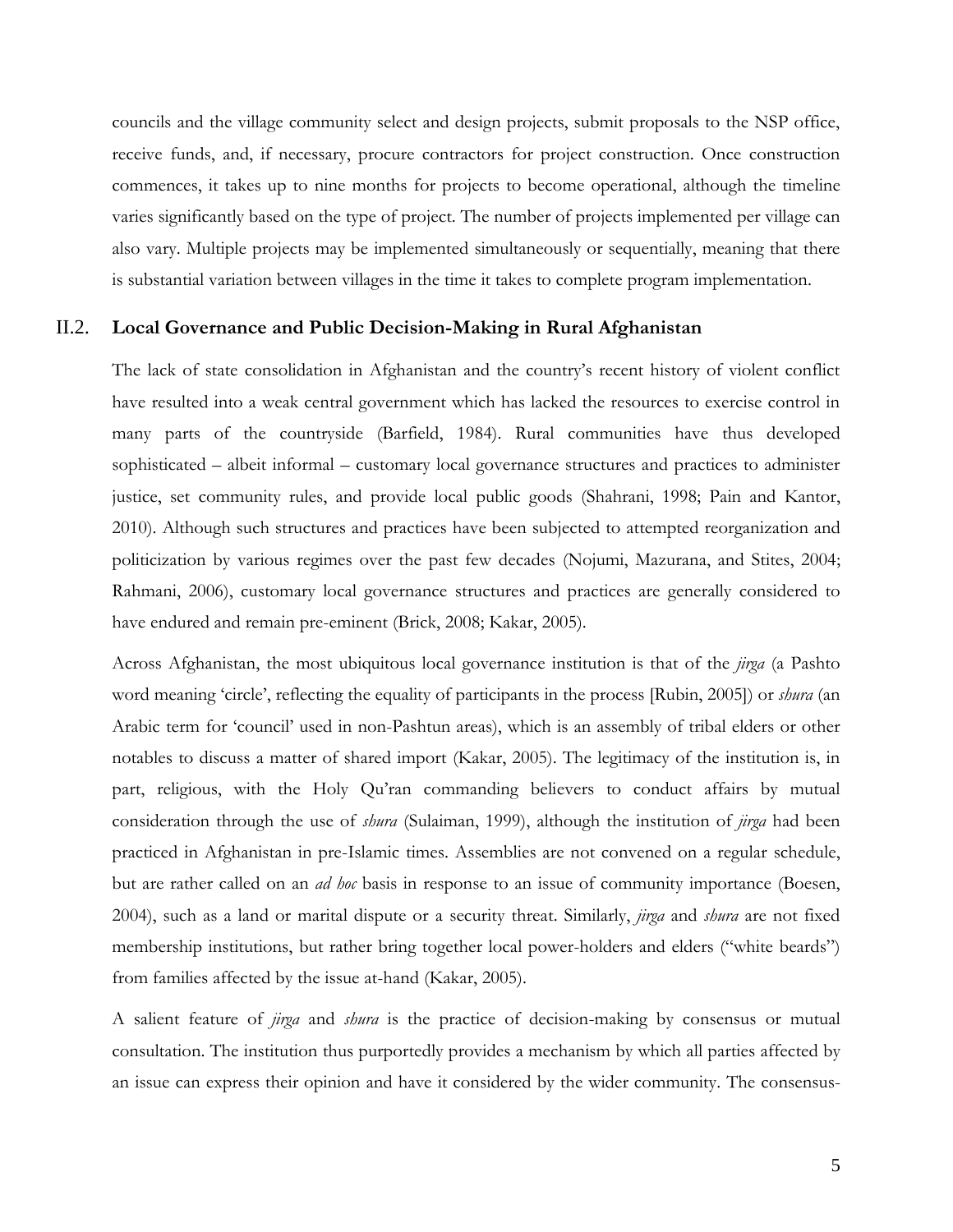based principle is said to assist in community buy-in over the issue at hand and its resolution. However, anthropological field work in rural Afghanistan suggests that the consensus-based principle is often "compromised by the social inequality [that is] pronounced throughout rural areas" (Boesen, 2004), with decisions made by a narrow group of prominent tribal elders, rather than the entire assembly (Kakar, 2005). Accountability and abuse of authority appears to vary by the degree to which villagers are economically dependent on these local elites (Pain and Kantor, 2010). In addition, despite the emphasis placed on inclusion, women are commonly precluded from participating in *shura* or *jirga* and thus from local decision-making more generally. The operating assumption is that men can speak for the women in their family and that they, unlike women, have the judgment and requisite information to make decisions (Azarbaijani-Moghaddam, 2009).

# III. **Experimental Design**

 $\overline{a}$ 

Our study is part of an impact evaluation of NSP that randomized assignment of not only project selection procedures, but the program itself (Beath, Christia, and Enikolopov 2010, 2011) and CDC election procedures (Beath, Christia, and Enikolopov 2012). This section discusses the randomization of project selection procedures in the 250 treatment villages in the evaluation (II.1), while also detailing the sample for the study (II.2), and the phasing of the experiment and data collection (II.3).

#### III.1. **Project Selection and Prioritization Procedures**

As discussed above, after the election of the Community Development Council (hereafter, "village council‖), villages select and prioritize projects to be financed by a block grant sponsored by the program. Villages in the sample were randomly assigned to one of two procedures for selecting and prioritizing projects for funding by NSP. These two procedures, which are closely related to those of Olken (2010), are described below: $4$ 

*Referendum:* All adult village residents - both men and women - are eligible to vote, by secret ballot, for the project that they prefer from a list of proposed projects. At least 50 percent of eligible voters in the village must vote in order for the referendum to be valid. Projects with the most votes are selected for implementation, with the number of selected projects determined by

 $4$  A detailed guide on the procedures is available at  $\frac{http://nsp-ie.org/sti/sti2e.doc.}{http://nsp-ie.org/sti/sti2e.doc.}$  $\frac{http://nsp-ie.org/sti/sti2e.doc.}{http://nsp-ie.org/sti/sti2e.doc.}$  $\frac{http://nsp-ie.org/sti/sti2e.doc.}{http://nsp-ie.org/sti/sti2e.doc.}$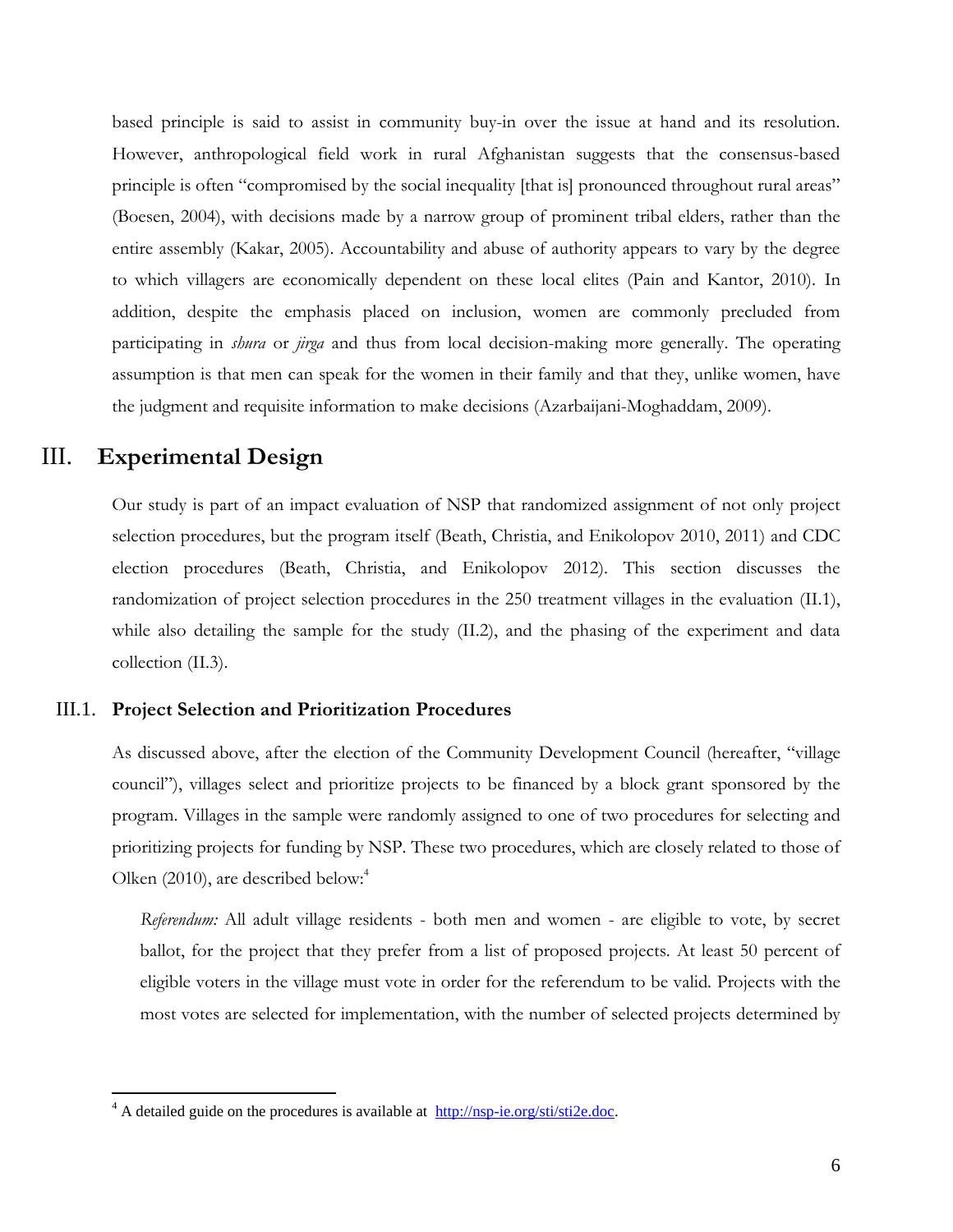the size of funding available for the village. Selected projects are prioritized according to the number of votes received, so the sequence of implementation reflects relative popularity.

*Consultation Meeting:* The village council convenes and moderates a meeting, open to all villagers men and women - to discuss and select projects for funding. There is no specific requirement on the level of participation for the meeting to be valid. Informal points-of-procedure (such as a show-of-hands) may be employed during the meetings, but no formal vote takes place. Based on the outcome of the discussion but at its own ultimate discretion, the village council selects and prioritizes projects for funding. This procedure mimics the customary practice in rural Afghanistan of calling a *jirga* or *shura* to decide on important community matters.

Under both selection procedures, the list of proposed projects is prepared using an identical agendasetting procedure, whereby the village council compiles the list after consultation with villagers. The method of project selection was known when the lists of proposed projects were prepared. As strategic choice of proposed projects could have been affected by knowledge of the selection procedure, we examine the effect of the procedure not only on the choice of projects *per se*, but also on the selection and prioritization of projects conditional on the set of proposed projects.

#### III.2. **Sample and Randomization**

 $\overline{a}$ 

The randomization of selection and prioritization procedures occurred in 250 villages assigned to receive NSP and which formed the treatment group for the randomized impact evaluation of NSP (Beath, Christia, and Enikolopov 2011, 2012). The 250 villages are evenly split across ten districts in northern, northeastern, eastern, central, and western Afghanistan.<sup>5</sup> Despite the necessary exclusion of southern areas from the sample due to security concerns, the 10 districts are broadly representative of Afghanistan's ethno-linguistic diversity, with five predominantly Tajik districts, four predominantly Pashtun districts, one predominantly Hazara district, and two districts with significant populations of Uzbek and Turkmen minorities. The basic characteristics of households in the sample appear generally comparable with the population of rural Afghanistan, with households in the study sample being slightly poorer, having worse access to medical services, and experiencing slightly better access to electricity (Beath et. al., 2010).

 $<sup>5</sup>$  In each of the ten districts, 50 villages were selected for inclusion in the study, with 25 of the 50 assigned NSP</sup> according to a matched-pair cluster randomization. These villages received NSP following the administration of a baseline survey in September 2007, with the remaining 250 control villages assigned to receive NSP in spring 2012.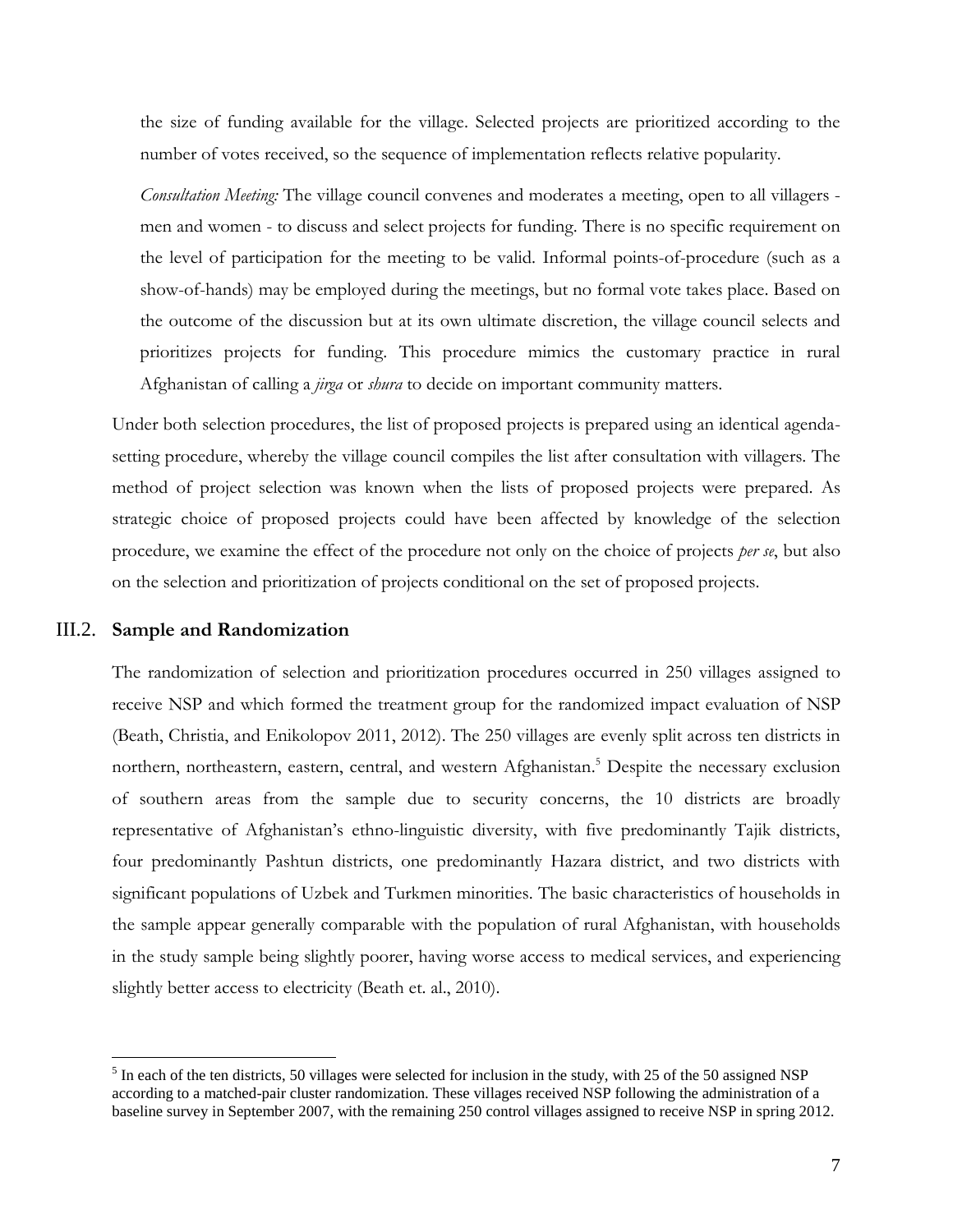The impact evaluation involved variation not only in project selection procedures, but council election methods as well.<sup>6</sup> To ensure random and independent assignment of project selection procedures and council election methods villages were divided in quadruples using an optimal greedy matching algorithm (King et. al., 2007). The 50 villages in each district were first paired based on background characteristics and then matched in pairs of pairs to form quadruples.<sup>7</sup> Each village within the quadruple was then randomly assigned one of four combinations of project selection and council election procedures. Each village within the quadruple was then randomly assigned to one of four combinations of project selection and council election procedures. This assignment procedure ensures that each village in the sample had an equal probability of being assigned each of the project selection procedures.

#### [TABLE 1 HERE]

The randomization resulted in a well-balanced set of villages. Table 1 presents a comparison between the two groups of villages with respect to a number of pre-intervention characteristics. The differences between the two groups never exceed 13 percent of the standard deviation.

#### III.3. **Phasing of Intervention and Data Collection**

The baseline survey for the project was administered in September 2007, prior to the selection of projects or election of village councils. Village council elections took place between October 2007 and May 2008, with project selection occurring between November 2007 and August 2008.<sup>8</sup> Both council elections and project selections were monitored, providing additional data on the respective processes. A follow-up survey was administered between June and October 2009 following the start of project implementation.

# IV. **Data**

 $\overline{a}$ 

The outcomes of interest for the study are: (i) the degree of alignment between selection outcomes and elite and non-elite preferences; and (ii) villager satisfaction. The former measure is constructed from data on the *ex-ante* preferences of different groups obtained prior to the start of project implementation and the latter measure is constructed from lists of proposed, selected, and

<sup>&</sup>lt;sup>6</sup> For more on the election methods results see Beath, Christia and Enikolopov 2012

 $7$  These characteristics include village size (based on data collected by Afghanistan's Central Statistics Office) and a set of geographic variables (distance to river, distance to major road, altitude, and average slope).

<sup>&</sup>lt;sup>8</sup> In all villages, there was at least a month between village council elections and project selection.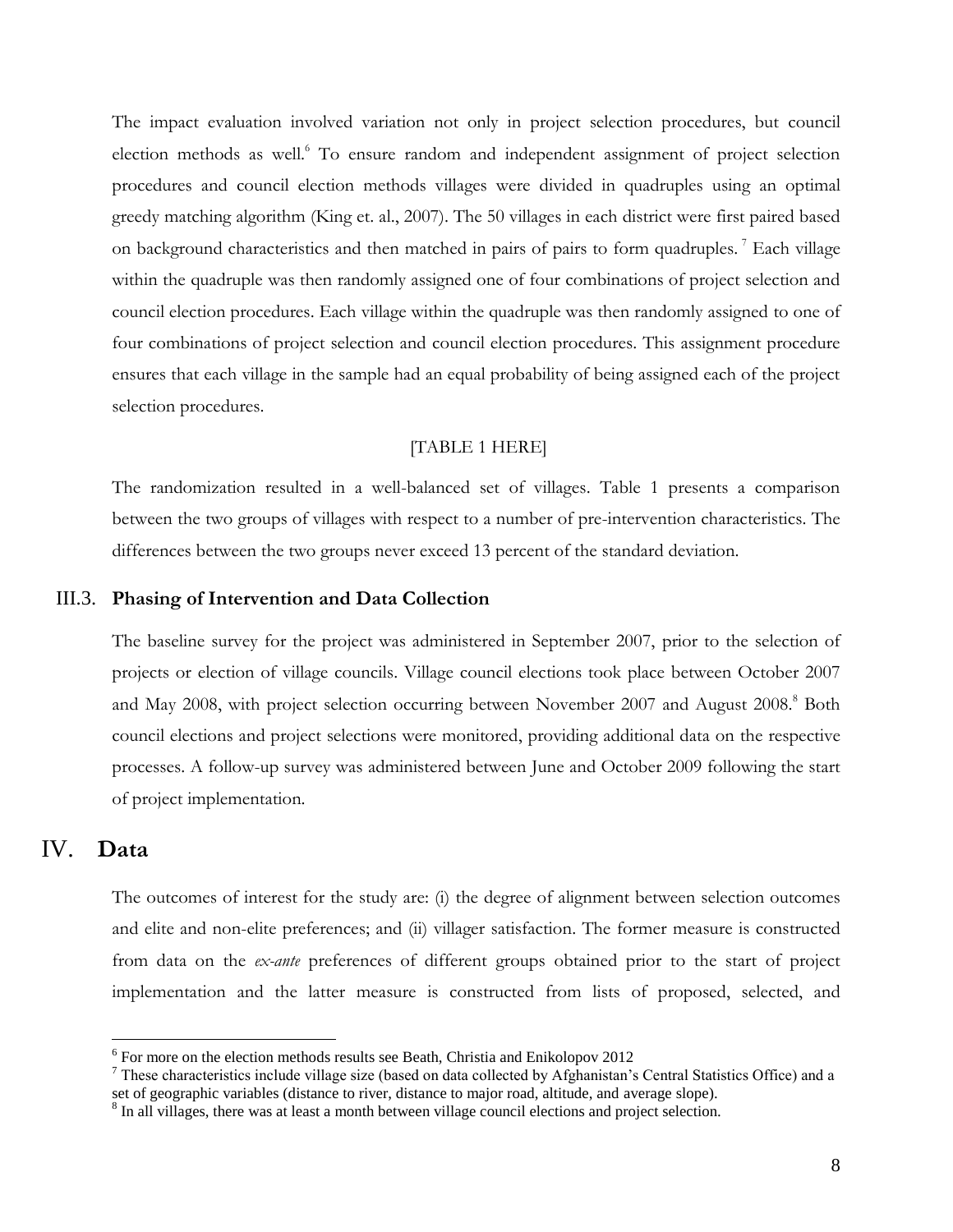prioritized projects for each village. The following sections provide further information on the sources of data on *ex-ante* project preferences (III.1); selection process (III.2); selection outcomes (III.3); and villagers' satisfaction (III.4).

#### IV.1. **Ex-Ante Project Preferences**

 $\overline{a}$ 

Data on *ex-ante* preferences come from a survey administered prior to village council elections and project selection. In each village, the survey was administered to three groups of villagers: (1) ten randomly-selected male heads-of household; (2) a focus group of male village leaders; (3) a focus group of leading village women. The overall number of respondents surveyed exceeded 13,000 (see Table 2 for more detailed information).<sup>9</sup>

#### [TABLE 2 HERE]

A question in the survey asked all respondents to indicate, from a list of potential projects, the three projects that should be implemented if the village was provided with a \$60,000 grant.<sup>10</sup> From this data, we construct village-level dummy variables indicating the project most frequently preferred by each of the three groups,<sup>11</sup> providing measures of the preferences of male villagers, male elites, and female elites, respectively.

#### [TABLE 3 HERE]

Table 3 presents the preferences for the three groups of villagers. Drinking water projects are the first choice of male household respondents and female elites, while preferences of male elites are more evenly distributed across different projects. A comparison of villages assigned to different

<sup>&</sup>lt;sup>9</sup> We did not administer the baseline survey to a random sample of female villagers due to financial and logistical constraints, so we do not have information on their preferences.

 $10$  Male and female focus group respondents were asked to identify one project from a list of 15 possible projects, while individual male household and female respondents were asked to select and prioritize three projects from the same group of 15. To ensure comparability, we focus on the project that was named as the most important in the household and individual surveys. Female respondents were asked the question twice in both the group setting and individually, but we use only information from the female individual questionnaire and check robustness with the female focus group. To increase statistical power in the analysis, we group the 15 possible project types into five categories: (i) roads and bridges; (ii) irrigation; (iii) drinking water; (iv) electricity; and (v) other (which include men's courses, health courses, schools, health facilities, seeds, agricultural equipment, livestock, microfinance programs, communal toilet facilities, and community centers). The four types of projects not included in the "other" category are the four most popular types of selected projects.

 $11$  In the event of two or more projects having the same number of respondents preferring them and these numbers exceeding the number of respondents preferring other projects, the respective projects were all marked as the most preferred.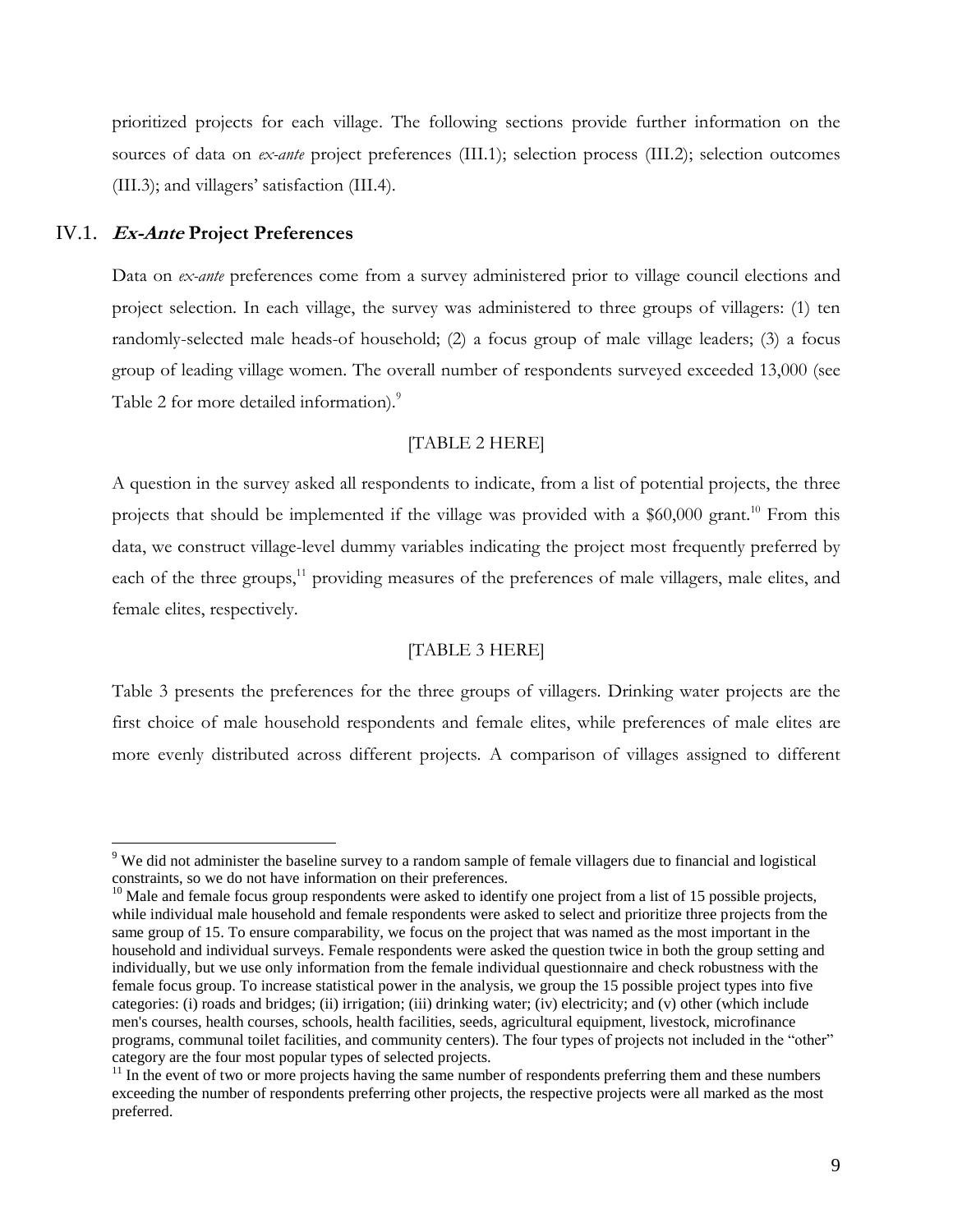project selection procedures reveals no significant differences in projects most preferred by different groups of villagers. 12

#### IV.2. **Project Allocation Process**

To obtain data on the project selection and prioritization process, we monitored implementation of the procedures in 127 randomly-selected villages (63 villages assigned to meetings and 64 villages assigned to referenda). Data were collected on the basis of both monitors' observations in each of the 127 villages and from 1,238 interviews of villagers following their participation in the selection process.

#### [TABLE 4 HERE]

According to the data gathered, the median village meeting was attended by 120 villagers and 14 council members, whereas participation of villagers in referenda was significantly higher, with a median of 213 villagers voting. In meetings, council members dominated the discussion, with approximately half of council members expressing their opinion compared to only one–of-eight male villagers and one–of-twenty female villagers in attendance.

#### IV.3. **Project Allocation Outcomes**

 $\overline{a}$ 

Data on allocation outcomes includes information on the projects that were (i) proposed; (ii) selected; and (iii) prioritized. Data were provided by NGOs overseeing the selection process for 235 out of the 250 villages in the sample.<sup>13</sup> The data cover 1,567 proposed and 820 selected projects.

#### [TABLE 5 HERE]

Table 5 tabulates outcomes by procedure. Across the sample, a median of five projects were proposed, a median of three projects were selected, and a median of one project was prioritized. There are no statistically significant differences between villages assigned to different procedures.

Roads and bridges, irrigation, drinking water, and electricity were the most frequently proposed projects.<sup>14</sup> Selected projects largely mirrored those of proposed projects, with roads and bridges

<sup>&</sup>lt;sup>12</sup> The full distribution of women elites' preferences (including projects that were not the most preferred) was not well balanced between villages that were assigned different project selection procedures. To account for these imbalances, we check that the results are robust to controlling for the second and third most preferred projects.

<sup>&</sup>lt;sup>13</sup> Of the 15 villages for which the data was not received, 7 villages did not comply with the assignment of NSP treatment, which was driven primarily by the confusion between villages with similarly sounding names. Violations were not correlated with the assigned decision making rules. For the remaining 8 villages, the NGO had not gathered the necessary information. In both cases attrition is not correlated with the assigned project selection procedure.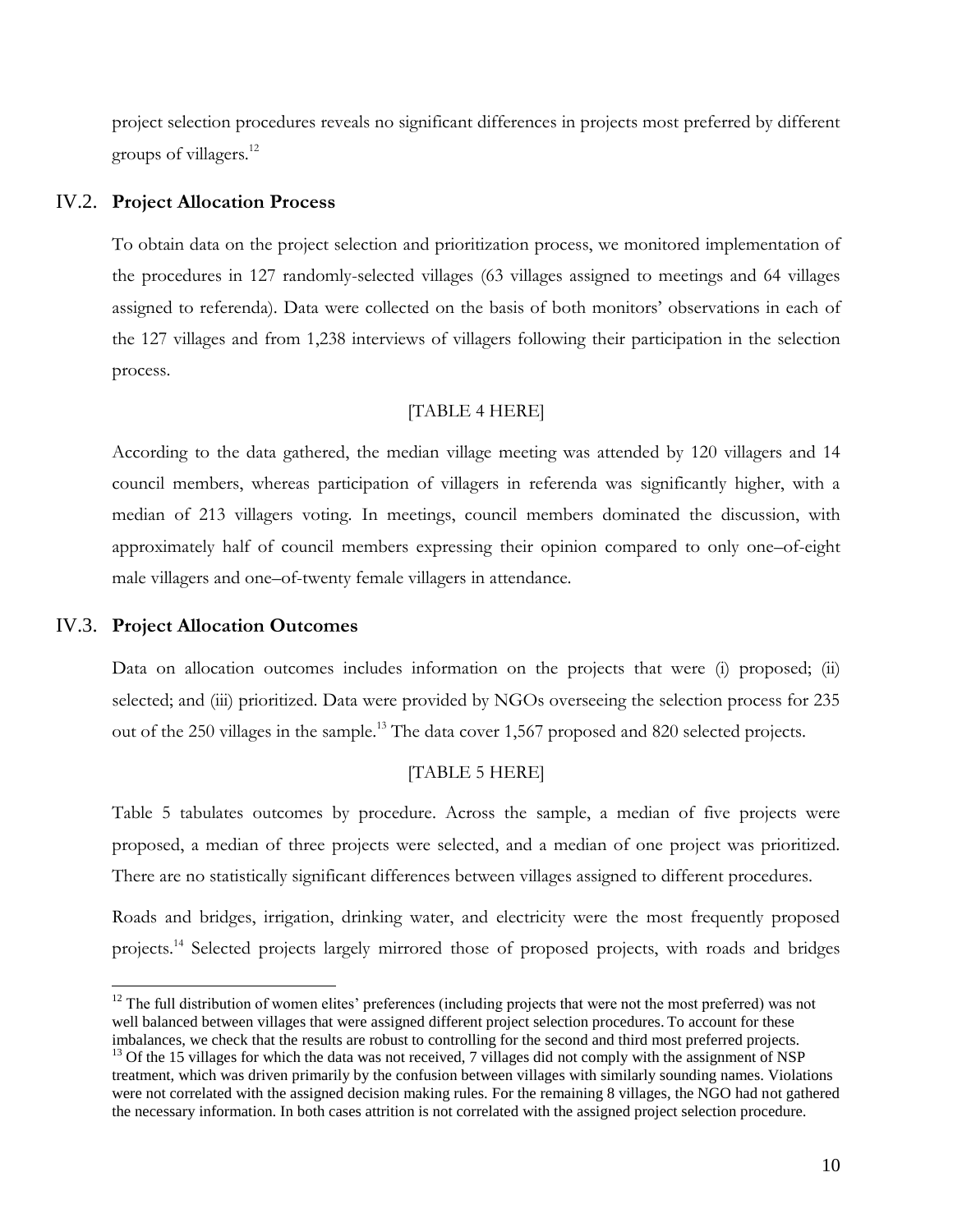being the most frequently selected, followed by drinking water, irrigation, and electricity. Electricity was the most frequently prioritized project.

There is no statistically significant effect of the selection and prioritization procedure on the type of projects that are proposed or selected. However, villages that are assigned to select and prioritize projects by referenda are more likely to prioritize electricity projects (difference is significant at the 1 percent level).

#### IV.4. **Villagers' Satisfaction**

Information on villagers' satisfaction comes from a survey administered a year after the start of project implementation. Enumerators revisited the ten randomly-selected households surveyed prior to the village council elections and administered separate questionnaires to both male household heads and a senior woman in the household. The data provide information on 4,666 male respondents and 4,234 female respondents (see Table 2).

To measure villagers' satisfaction, we use four perception-based binary indicators from male and female household surveys: (i) respondent disagrees with a recent decision or action of the village leadership; (ii); respondent attributes positive economic changes to actions of the village leadership; (iii) respondent is satisfied with the work of village leaders; (iv) respondent perceives that the household is better off than it was last year.

## V. **Results**

 $\overline{a}$ 

The following sections present the effects of variation in selection procedures on allocation outcomes (IV.1) and villager satisfaction (IV.2).

#### V.1. **Effect of Proposal, Selection, and Prioritization Outcomes**

The effect of selection and prioritization procedure on allocation outcomes is estimated using the following conditional fixed effects logit model:

$$
Pr(Y_{vp} = 1 | Pref_{pvg}, S_{iv}, \alpha_p, \beta_{ig}) = \Lambda \left( \sum_{i=1}^{2} \sum_{g=1}^{3} Pref_{pvg} \times S_{iv} \times \beta_{ig} + \alpha_p + \mu_v \right)
$$

<sup>&</sup>lt;sup>14</sup> Schools and health facilities, despite being preferred by relatively large numbers of respondents across the ten sample districts, were very rarely proposed due to the requirement that such project types be coordinated through the respective line ministries.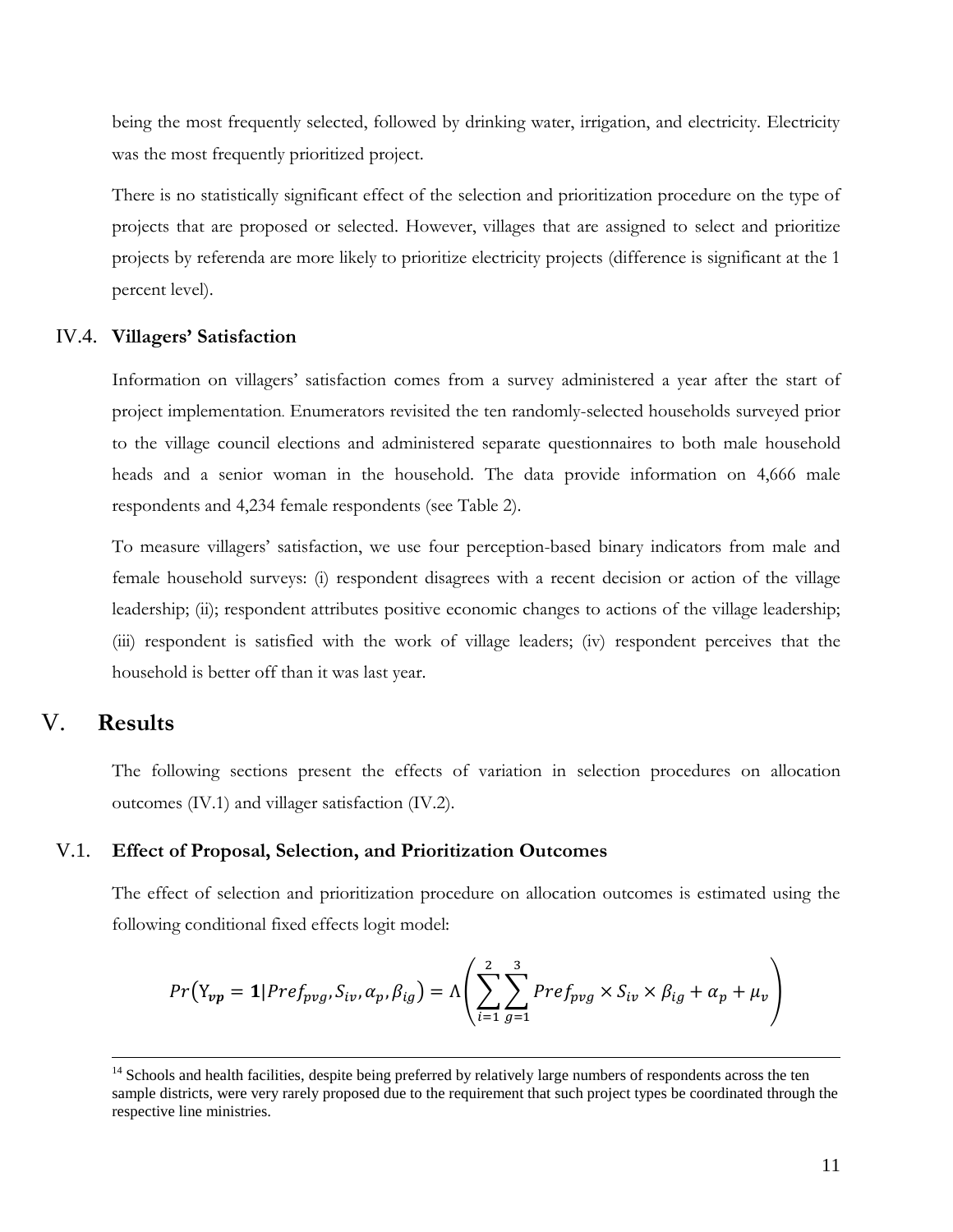where  $Y_{vp}$  is a dummy variable indicating whether project  $p$  was proposed, selected or prioritized in village *v*; Pref<sub>pvg</sub> is a dummy variable indicating whether project p was preferred by group  $g \in$ {Male Villagers; Male Elite; Females}; and  $S_{iv}$  is a dummy variable which equals 1 if village v selected projects using decision-making process  $i \in \{Reference$  Referendum; Village Meeting} and 0 otherwise. To identify whether different procedures produce different outcomes, we test the hypothesis of equality of  $\beta_{ig}$  across values of *i*. Standard errors are clustered at the village level.

The conditional logit specification accounts for village-specific variables and estimates the effect of the characteristics that are specific to a certain project in a village. In the results reported in Table 6, the coefficients indicate, for each selection and prioritization procedure, how a project being preferred by one of the three groups affects the probability of the project being proposed, selected, or prioritized.<sup>15</sup>

#### [TABLE 6 HERE]

The results indicate that male elites exercise significant influence over project proposal, selection, and prioritization in villages assigned to meetings, but exercise no such influence in referendum villages. The difference between the effect of elite preferences in referendum and meeting villages is significant for selection and prioritization, but not for proposal.

Male villagers' preferences do not affect proposal, but significantly influence selection and prioritization under both procedures. There is no significant difference in the effect of male villager preferences between the two selection types.

Female elite preferences have only a marginally significant effect on project selection in village meetings and the differences between the two procedures is not statistically significant.

To determine whether different procedures affect selection and prioritization after proposal, we estimate the effects for proposed projects only. Results in columns (4) and (5) of Table 6 indicate that, after proposal, elites influence prioritization in meetings, but have no influence in referenda. Female elites have influence over the selection and prioritization of the proposed projects in village meetings, but not in referenda.

 $\overline{a}$ 

<sup>&</sup>lt;sup>15</sup> Unfortunately, conditional logit specification does not allow for meaningful interpretation of the absolute value of the coefficients or marginal effects, since it does not identify village fixed effects.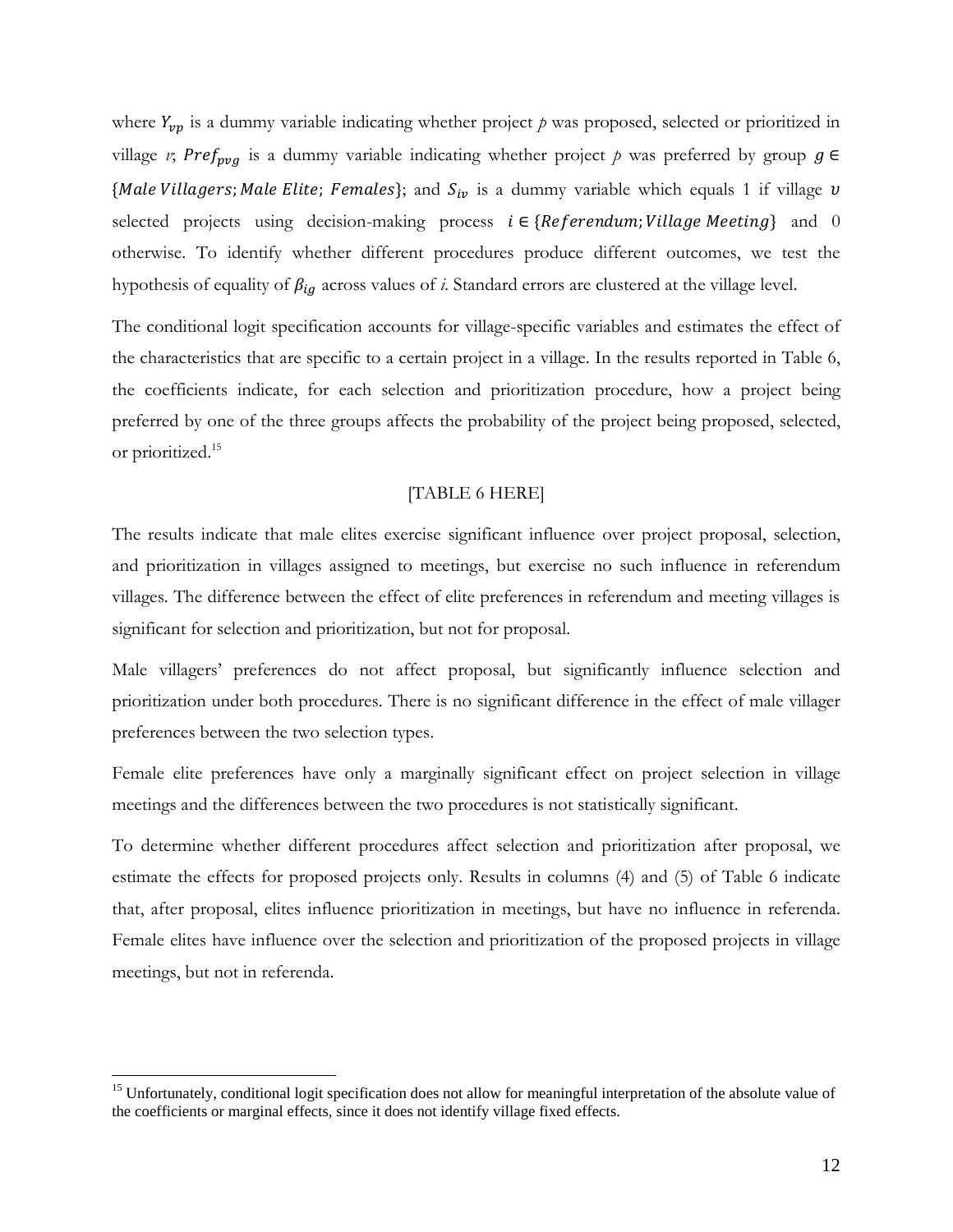#### V.2. **Effect on Villagers' Satisfaction**

 $\overline{a}$ 

To examine the effect of selection and prioritization procedures on perceptions of local governance and economic welfare, we estimate the following OLS regression:

$$
Y_{ij}^{FU} = \alpha + \beta \cdot Referendum_j + \delta_k + \varepsilon_{ij}
$$

where  $Y_{ii}^{FU}$  is one of the four perception measures for respondent *i* in village *j*; Referendum<sub>i</sub> is a dummy variable that equals one if village *j* was assigned to allocate resources by referendum and zero otherwise, and  $\delta_k$  is a quadruple fixed effect.<sup>16</sup> Standard errors are clustered by village.

#### [TABLE 7 HERE]

Columns (1) and (4) in Table 7 present the results for male and female respondents respectively. The results show that referenda increase the probability of male villagers expressing satisfaction with the work of village leaders and perceiving an improvement in their economic situation. Similarly, referenda decrease the probability of female villagers disagreeing with a recent decision of village leaders and increase the probability of female villagers attributing positive economic changes to village leaders. Overall, the results indicate that referenda positively impact villagers' satisfaction.

To determine whether elite influence over resource allocation affects villager' satisfaction, we estimate the following OLS regression:

$$
Y_{ij}^{FU} = \alpha + \sum_{g=1}^{3} Pref_{vg} \times \gamma_{ig} + \delta_k + \varepsilon_{ij}
$$

where  $Pref<sub>va</sub>$  is a dummy variable indicating whether any of the selected projects was preferred by group *g* in village *v*. As in the previous specification, we use a quadruple fixed effect and allow for clustering of standard errors at the village level.

Results, presented in columns (2) and (5) of Table 7, indicate that elite domination of project selection has a strong negative effect on villagers' satisfaction. In villages in which projects preferred by elites were selected, male villagers are more likely to disagree with recent decisions of village leaders and are less likely to attribute positive economic changes to village leaders or to perceive an

<sup>&</sup>lt;sup>16</sup> We include quadruple fixed effects to account for the allocation of treatment to villages (villages were first assigned to either the treatment and control groups, with treatment villages then assigned to either referenda or meetings) through quadruple-wise matching (Bruhn and McKenzie, 2009).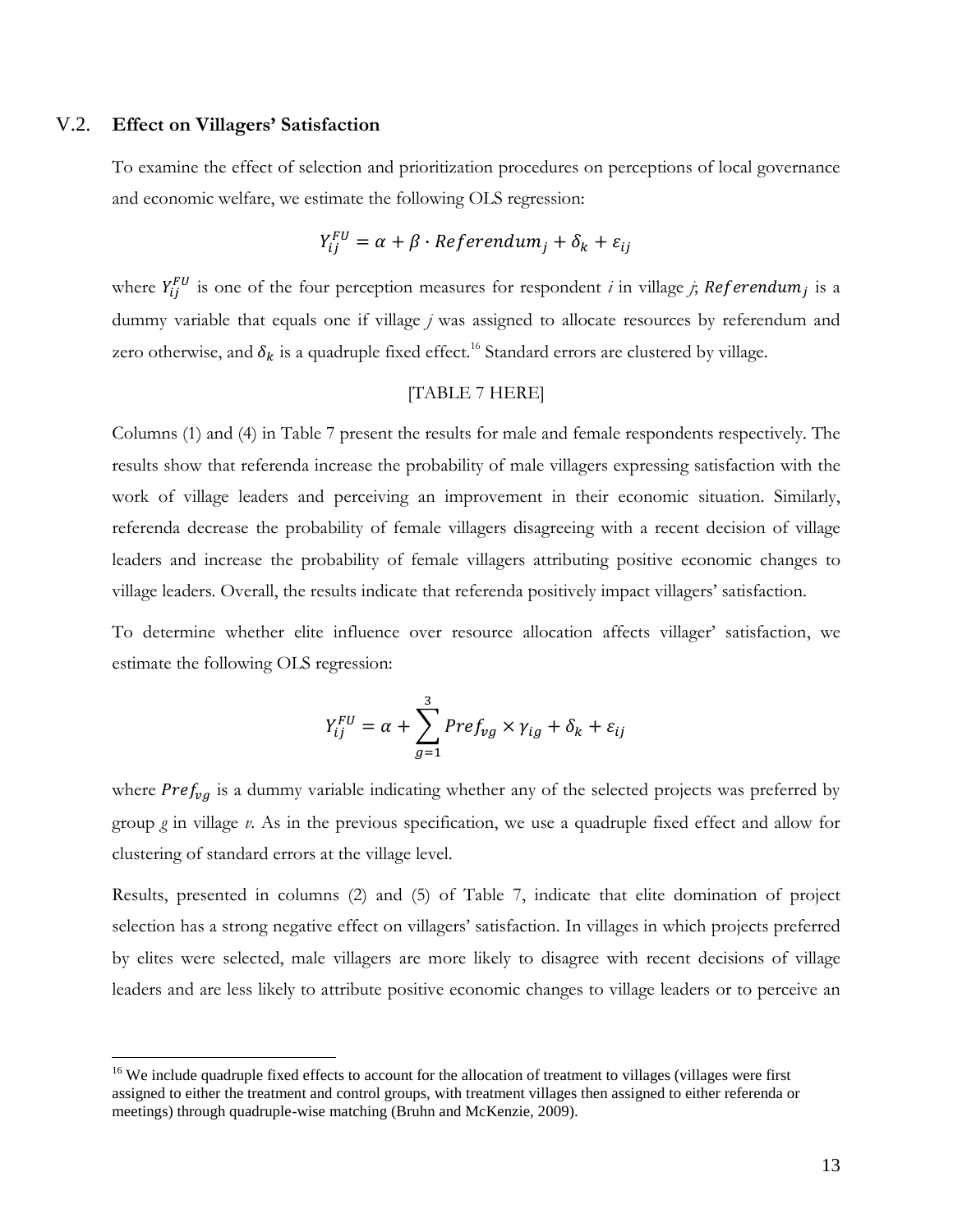improvement in their economic situation. Similarly, female villagers are less likely, as a result of elite domination of project selection, to attribute positive economic changes to village leaders.

If the selected project was preferred by female elites, male villagers are more likely to disagree with recent decisions of village leaders and are less likely to report positive changes in their economic situation. Selection of projects preferred by female elites does not have a significant effect on the satisfaction of ordinary female villagers, and, in three out of four cases, the point estimates are negative, suggesting that female elite preferences differ from those of average female villagers. Overall, elite domination of project selection negatively affects the satisfaction of male and female villagers.

To determine whether the positive effect of referenda on villagers' satisfaction is driven by actual outcomes or by the process itself, we estimate the following regression

$$
Y_{ij}^{FU} = \alpha + \beta \cdot Referendum_j + \sum_{g=1}^{3} Pref_{vg} \times \gamma_{ig} + \delta_k + \mu_l + \varepsilon_{ij}
$$

where all the variables are the same as above and  $\mu_l$  is a project type fixed effect. Thus, the specification estimates the effect of the selection procedure on villagers' satisfaction, controlling for preference alignment and the type of selected projects.

Columns (3) and (6) of Table 7 present the results of this estimation. The effect of referenda on villagers' satisfaction decreases in magnitude in all specifications but one, but in all cases remains statistically significant. Thus, the higher levels of satisfaction observed under referenda are driven mainly by the procedure itself, rather than by differences in outcomes caused by the different selection procedures.

# VI. **Discussion of Results**

The results show that allocation procedures significantly impact the relative ability of elites and nonelites to influence allocation outcomes. Specifically, allocation decisions made by consultative procedures grant significant influence to male elites, compared to directly democratic procedures. The results further indicate that elite influence over allocation decisions lowers satisfaction with the local leadership and worsens economic perceptions, indicating that elite influence is perceived by villagers as malevolent capture rather than benevolent control.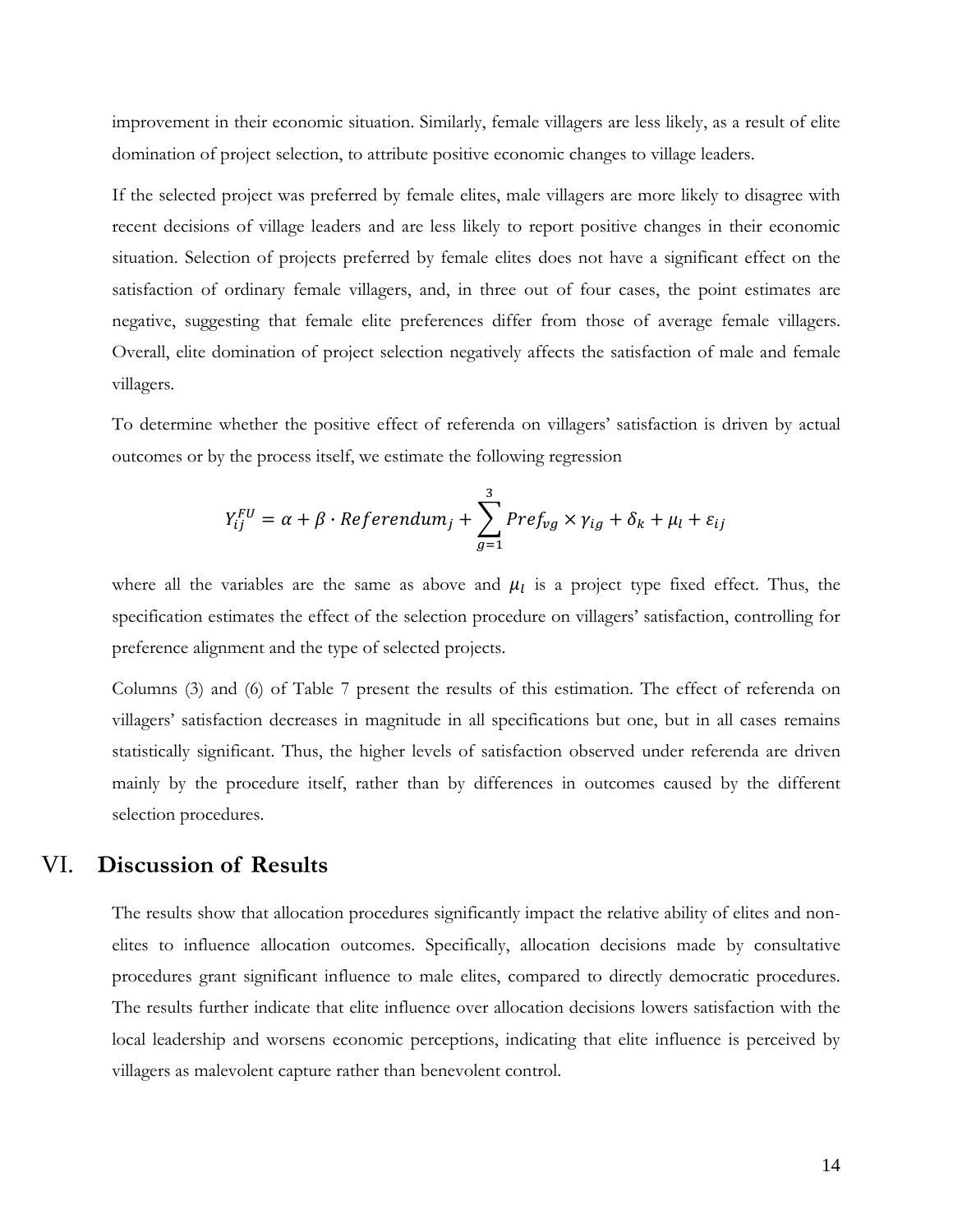The finding that consultative procedures grant elites greater influence over allocation decisions results from the dominance of meetings by council members, who often overlap with pre-existing elites.<sup>17</sup> According to monitoring data collected during meetings, village council members had more influence than other attendees in the selection of projects in 98 percent of meetings. In 35 percent of meetings, the final choice of projects was made entirely by council members. This finding is consistent with Humphreys et. al. (2006), which observes discussion leaders' preferences to be a significant determinant of the outcomes of deliberative meetings.

One of the most important channels through which elites influence allocation outcomes is agenda setting. In both meetings and referenda, agenda-setting rules were identical, but the fact that the selection procedure was known in advance clearly affected the choice of the proposed projects. In particular, the council was more likely to propose projects that were preferred by elites if a meeting was mandated. This effect played a major role in these villages as, conditional on a project being proposed, male elite preferences had only a small effect on project choice.<sup>18</sup> As we would expect elites to be more likely to manipulate the list of proposed projects under referenda given their more circumscribed ability to influence the results thereafter, the result is somewhat surprising. Two complementary explanations are that, when setting agendas for meetings, elites compensate for expected attempts by villagers to change agendas during the meeting, while, when setting agendas for referenda, elites anticipate a broader political cost from diverging significantly from villager preferences given the immutable nature of the agenda.

The results indicate that female elites influence project choice only under meetings. Since female elites commonly share familial links with the male elites, this result is perhaps not entirely surprising. However, unlike male elites, who exhibit their influence primarily at the proposal stage, female elites have almost no influence on project proposal, but a significant impact on project selection and prioritization. The results also indicate that female elite influence does not have a positive effect on the satisfaction of ordinary females, suggesting that preferences of female elites diverge from those of female villagers.<sup>19</sup>

 $\overline{a}$ 

 $17$  Beath, Christia, and Enikolopov (2012) finds that more than at least a quarter of males elected to the CDC were identified as village leaders before the CDC elections.

<sup>&</sup>lt;sup>18</sup> Preferences of male villagers and female elites had almost no effect on the choice of proposed projects.

<sup>&</sup>lt;sup>19</sup> Unfortunately, we don't have measures of ex-ante preferences for the ordinary women in the village, so we cannot directly test how aligned the selected projects were with their preferences and if the choice of their most preferred project increased their satisfaction ex-post.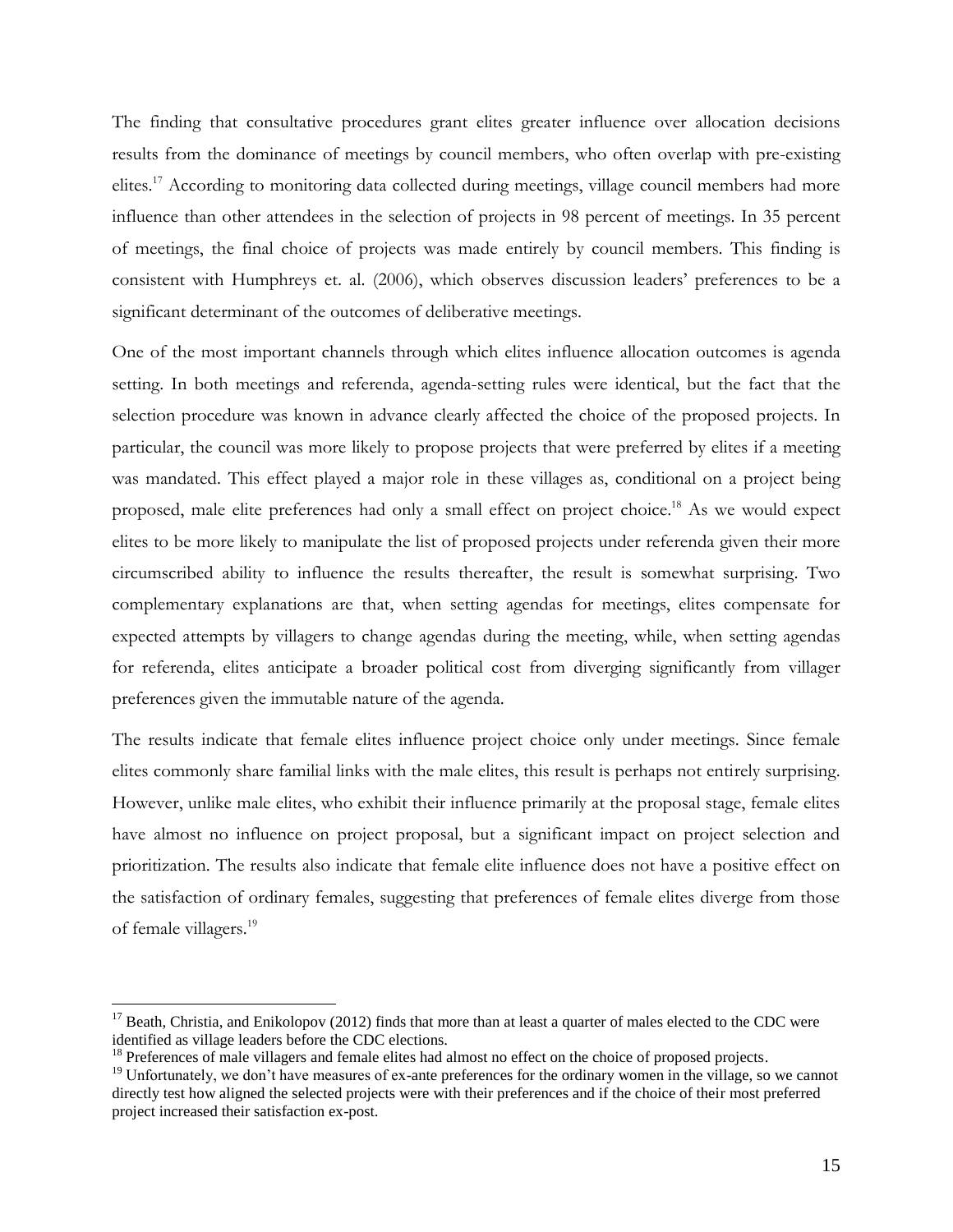The finding that the process of direct democracy increases villagers' satisfaction is consistent with Olken (2010). However, our finding that selection and prioritization procedures affect allocation outcomes differs from Olken (2010), who finds no effect of procedure on the choice of general projects, but does observe some differences between procedures in project location.<sup>20</sup> Although this difference might be driven by the differences in sample size between the two studies, $^{21}$  there are also reasons to believe that the differences in results are driven by differences in the local context. Two differences in context can be particularly important in explaining the differences between the results of the two studies.

First, Indonesian villages generally consist of several hamlets separated by as much as two kilometers, whereas Afghan villages generally consist of a single hamlet. As a result, project location is highly salient in the selection process in Indonesian villages, but less important in Afghan villages. In Afghanistan, project type is thus more likely to be the main source of disagreement between villagers in the allocation process. This is confirmed by monitoring data which indicates that only 19 percent of villagers consider location to be the most important consideration in project choice, and by the absence of a correlation between this share and the geographical size of the village. $^{22}$ 

Second, Indonesian villages receive funding for general projects periodically, which allows for *'log*rolling' and inter-temporal trade between different interest groups within a village, so that each part of the village gets its most preferred projects in turn. Repeated interactions can sustain such intertemporal trade under both procedures, which make the analysis of a single instance of selection quite misleading. However, a women's project included in the sample studied by Olken (2010) was considered a one-shot event, which is comparable with the situation in Afghanistan where no commitments for follow-up grants were made to villagers. In both cases, the analysis reveals that, absent opportunity for inter-temporal trade in project choice, direct democracy results in allocation outcomes more aligned with the preferences of the general public.

 $\overline{a}$ 

<sup>&</sup>lt;sup>20</sup> Specifically, Olken (2010) finds some evidence that projects selected by referenda are more likely to be located in poorer hamlets.

 $^{21}$  49 villages in 3 provinces in Olken (2010) as compared with 250 villages in 10 districts in our study.

 $^{22}$  The size of the village was measured as the mean distance from the households surveyed in the follow-up survey to the center of the village, where the center of the village was determined as the average of the coordinates of all the surveyed households in a village.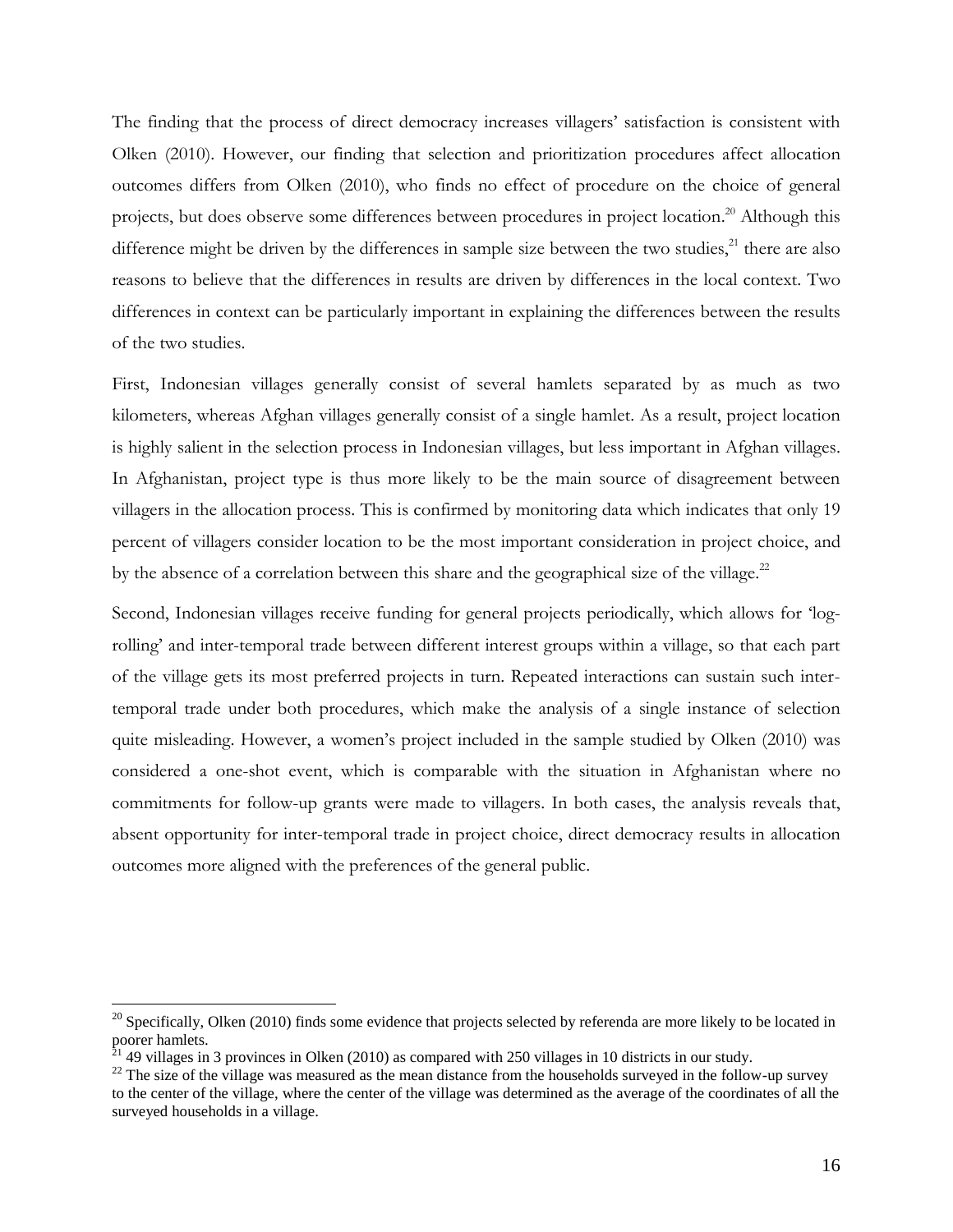## VII. **Conclusion**

This paper examines the effect of decision-making rules on resource allocation outcomes. Using data from 250 villages in Afghanistan, we compare the allocation outcomes under direct democracy with outcomes under consultative procedures. Our findings indicate that direct democracy limits elite influence over allocation outcomes, while consultative processes are susceptible to elite control. Elite control over selection outcomes is found to worsen perceptions of local governance and of the local capture, which implies that such influence is contrary to the interests of the general population and thereby reflects elite capture, rather than more benign forms of elite influence. Direct democracy in contrast, increases public satisfaction both by increasing alignment of outcomes with public preferences and as a result of increased acceptance of the process by villagers.

The findings of the study are especially noteworthy given the context in which they occurred. While direct democracy is almost unheard of in rural Afghanistan, the consultation meeting procedure employed by the experiment approximated the method by which public decisions are traditionally made, with a council of tribal elders and other local notables convening an open discussion among community members with an aim of reaching decision by consensus. Such procedures command great legitimacy in Afghan society owing to their long history of use and accordance with practices prescribed by the Holy Qur'an. That these procedures proved susceptible to elite capture in the experiment thus suggests that direct democracy can serve a valuable role in improving the equity of public goods provision even in societies that lack democratic traditions.

The study is also noteworthy in that it replicates the field experiment of Olken (2010) and, given the difference in the results of the two studies, demonstrates how the context of an intervention can affect outcomes. Whereas Olken (2010) observes a limited effect of direct democracy on the type of projects selected within a context of a repeated series of project selections and multi-hamlet Indonesian villages, we find that a similar intervention can influence the type of projects selected in a one-off event in single Afghan hamlets. The difference between the two programmatic contexts in the possibility for inter-temporal trade between interest groups and the difference in geographic context in the relative salience of location and project type in selection outcomes is considered to explain the contrasting results of the two studies. The combined results thus demonstrate how a comparison of the results of field experiments conducted across different contexts can provide important information on the mechanisms of effects.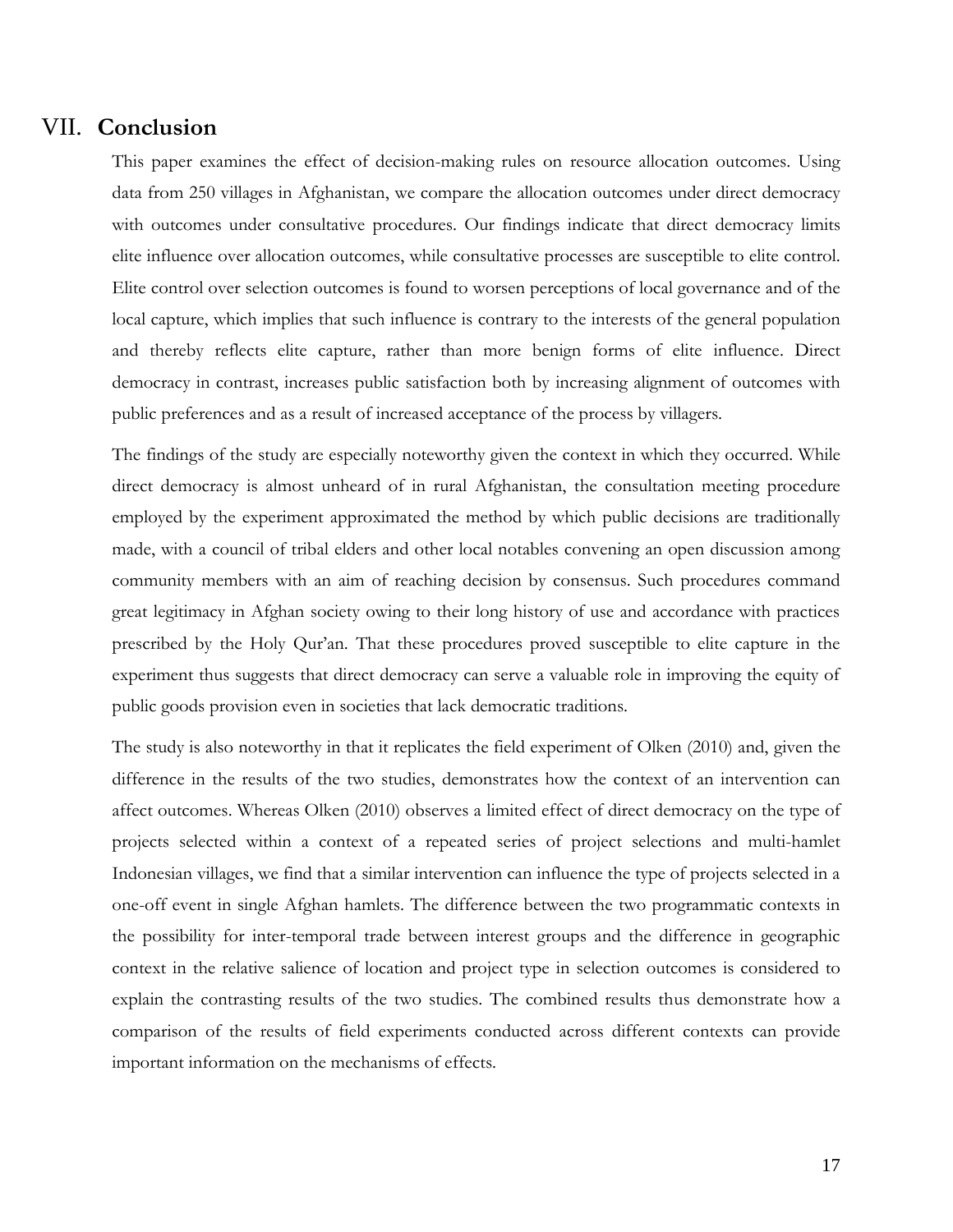# **References**

Azarbaijani-Moghaddam, S. (2009) "If Anyone Listens I Have a Lot of Plans—A Study of Gender Equity through the National Solidarity Programme's Community Development Councils," *Final Report, DACAAR*.

Bardhan, P. (2002). "Decentralization of Governance and Development," *Journal of Economic Perspectives,* 16 (4), 185-205.

Bardhan, P., and Mookherjee, D. (2006). Decentralization and Accountability in Infrastructure Delivery in Developing Countries. *Economic Journal*, 116, 101-127.

Rubin, B. (2002). *The Fragmentation of Afghanistan*: *State Formation and Collapse* in the International. System. 2d ed. New Haven: Yale University Press.

Beath, A., Christia, F., Enikolopov, R., & Kabuli, S. (2010). *Estimates of Interim Impact from First Follow-Up Survey - Randomized Impact Evaluation of Phase-II of Afghanistan's National Solidarity Programme (NSP).* Kabul: World Bank.

Beath, A., Christia, F., and Enikolopov, R. (2011). "Winning Hearts and Minds through Development Aid: Evidence from a Field Experiment in Afghanistan*," MIT Working Paper*.

Beath, A., Christia, F., and Enikolopov, R.(2012). "Do Electoral Rules Affect Who Gets Elected?: Evidence from a Field Experiment in Afghanistan,‖ *Working Paper*.

Boesen, I. (2004). *From Subjects to Citizens: Local Participation in the National Solidarity Programme.* Kabul: Afghanistan Research and Evaluation Unit.

Brick, J. (2008). The Political Economy of Customary Organizations in Rural Afghanistan. *Working Paper: University of Wisconsin, Madison* .

Bruhn, M., & McKenzie, D. (2009). "In Pursuit of Balance: Randomization in Practice in Development Field Experiments.‖ *American Economic Journal: Applied Economics*, 200-232.

Frey, B. S., and A. Stutzer (2005). "Beyond Outcomes: Measuring Procedural Utility." Oxford Economic Papers 57 (1): 90–111.

Funk, P., and C. Gathmann (2011). "Does Direct Democracy Reduce the Size of Government? New Evidence from Historical Data, 1890–2000.‖ *The Economic Journal*. 121(557), 1252–1280.

Hinnerich, Björn T. and Per Pettersson-Lidbom (2010). "Democracy, Redistribution, and Political Participation: Evidence from Sweden 1919-1950." Working paper.

Humphreys, M., Masters, W., and M.E. Sandbu. (2006). "The Role of Leaders in Democratic Deliberations: Results from a Field Experiment in São Tomé and Príncipe." *World Politics, 58 (4)*, *583-622.*

Kakar, P. (2005). Fine-Tuning the NSP: Discussions of Problems and Solutions with Facilitating Partners. *Working Paper: Afghan Research and Evaluation Unit*.

Labonne, J., and Chase, R. (2009). "Who's at the Wheel when Communities Drive Development? Evidence from the Philippines," *World Development , 39* (1), 219-231.

Matsusaka, J. (2004). *For the Many or the Few: The Initiative, Public Policy, and American Democracy.* Chicago: University of Chicago Press.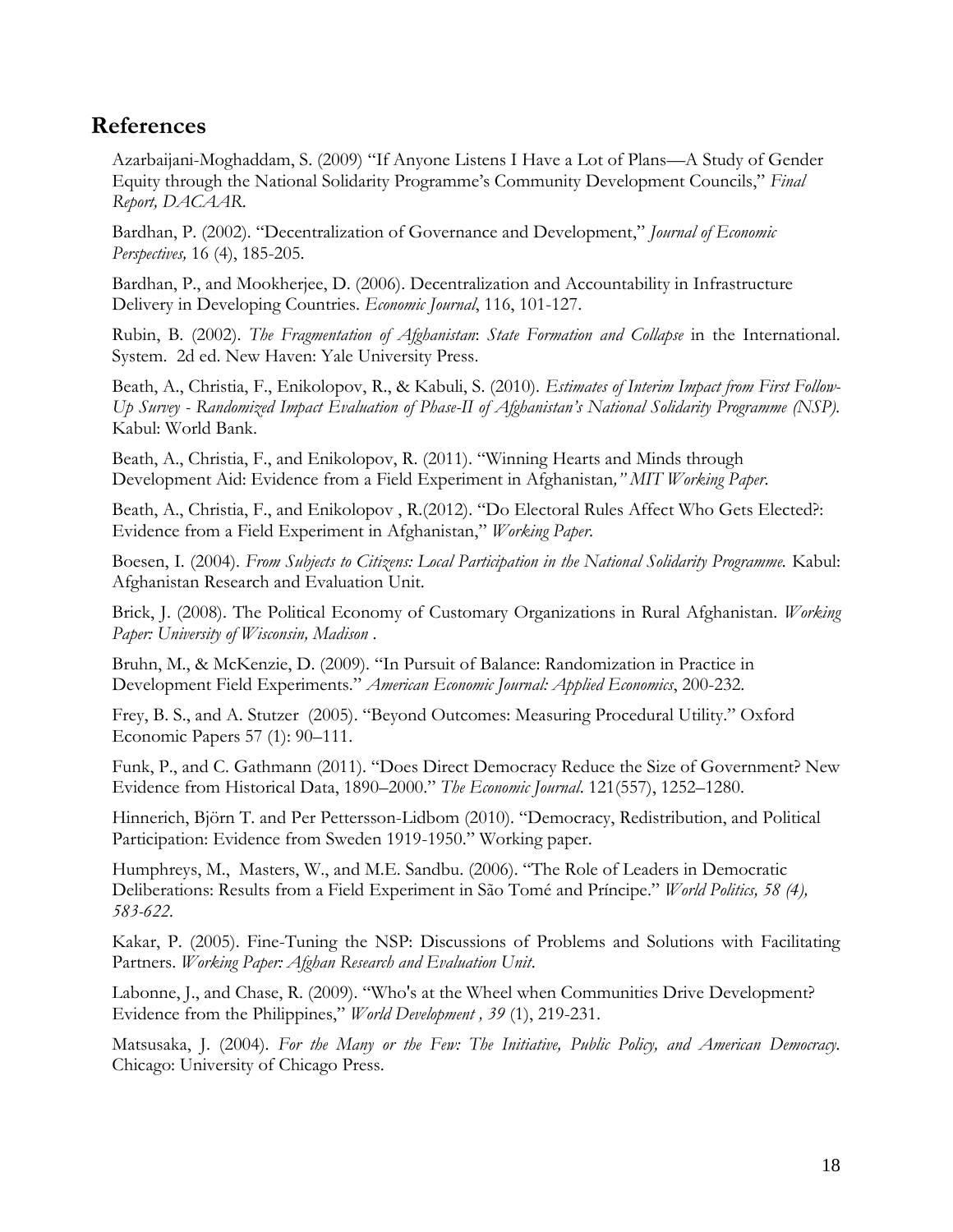Matsuska, J. (2005), "Direct Democracy Works," The Journal of Economic Perspectives, Vol. 19, No. 2, 185-206.

Nojumi, N., Mazurana, D., & Stites, E. (2004). Afghanistan's Systems of Justice: Formal, Traditional, and Customary. *Working Paper: Feinstein International Famine Center, Youth and Community Program, Tufts University* .

Olken, B. (2010) "Political Institutions and Local Public Goods: Evidence from a Field Experiment in Indonesia," *American Political Science Review*, 104 (2), 243-267.

Owen, D., and Van Domelen, J. (1998). *Getting an Earful: A Review of Beneficiary Assessments of Social Funds.* Working Paper: Social Protection Team, Human Development Network, The World Bank.

Pain, A., & Kantor, P. (2010). *Understanding and Addressing Context in Rural Afghanistan: How Villages Differ and Why.* Kabul: Afghan Research and Evaluation Unit.

Rahmani, A. I. (2006). *The Role of Religious Institutions in Community Governance Affairs: How are Communities Governed Beyond the District Level?* Budapest, Hungary: Open Society Institute, Central European University Center for Policy Studies.

Rao, V., and Ibáñez, A. (2005). "The Social Impact of Social Funds in Jamaica: A 'Participatory Econometric' Analysis of Targeting, Collective Action, and Participation in Community-Driven Development.‖ *Journal of Development Studies , 41* (5), 788-838.

Shahrani, M. (1998). The Future of the State and the Structure of Community Governance in Afghanistan. In W. Maley, *Fundamentalism Reborn?: Afghanistan and the Taliban* (pp. 212 - 242). New York: Hurst & Co.

Suleiman, S. (1999). *The Shura Principle in Islam*. Al-Hewar Center. Vienna, VA.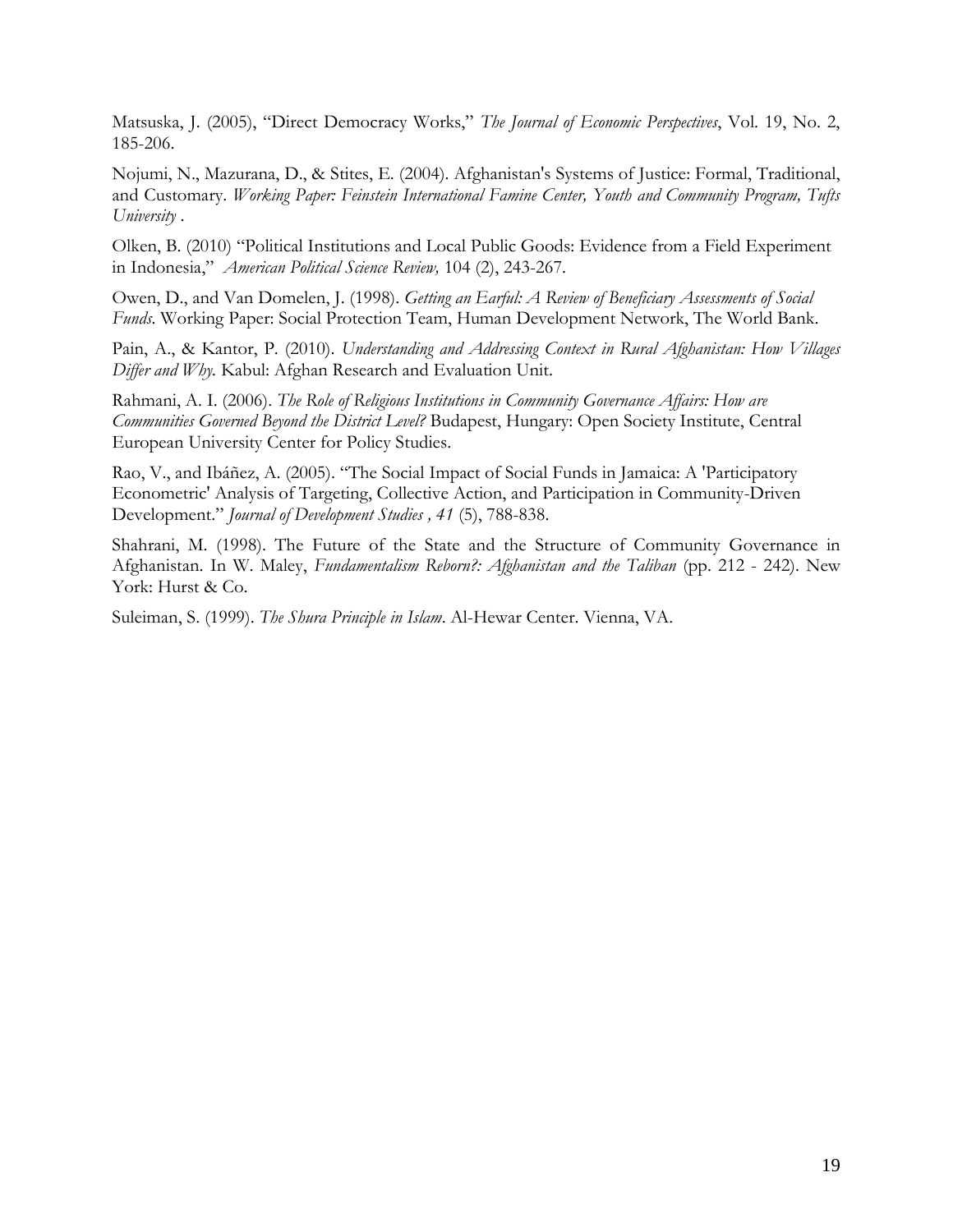|  |  | <b>Table 1: Balance of Pre-Treatment Covariates</b> |  |
|--|--|-----------------------------------------------------|--|
|  |  |                                                     |  |

|                                                   | Village Meeting | Referendum | Standardized<br>Difference |
|---------------------------------------------------|-----------------|------------|----------------------------|
| Number of Households in Village                   | 102             | 113        | 0.12                       |
| Size of Household of Respondents                  | 9.73            | 9.85       | 0.02                       |
| Age of Respondent                                 | 44.04           | 43.64      | 0.03                       |
| Respondent is Formally Educated                   | 0.71            | 0.71       | 0.00                       |
| Household is Food Secure                          | 0.45            | 0.45       | 0.02                       |
| Source of Drinking Water is Unprotected Spring    | 0.28            | 0.26       | 0.03                       |
| Respondent Has Access to Electricity              | 0.17            | 0.13       | 0.11                       |
| Male Health Worker is Available                   | 0.12            | 0.12       | 0.00                       |
| Female Health Worker is Available                 | 0.09            | 0.10       | 0.04                       |
| Respondent Owns a Mobile Phone                    | 0.17            | 0.19       | 0.06                       |
| Respondent Owns a Radio                           | 0.77            | 0.74       | 0.07                       |
| <b>Respondent Owns Sheep</b>                      | 0.56            | 0.54       | 0.05                       |
| Total Food Expenditure in Past 30 Days (Afghanis) | 3512            | 3612       | 0.05                       |
| Respondent Received Loan in Past Year             | 0.46            | 0.48       | 0.03                       |
| Respondent Believes People Should Pay Taxes       | 0.37            | 0.43       | 0.13                       |
| <b>Respondent Prefers Drinking Water Project</b>  | 0.30            | 0.29       | 0.03                       |
| Respondent Prefers School Project                 | 0.16            | 0.18       | 0.06                       |
| Respondent Prefers Road or Bridge Project         | 0.13            | 0.14       | 0.04                       |
| Respondent Attended Meeting of Shura              | 0.32            | 0.32       | 0.02                       |
| Female Respondent Owns Private Land               | 0.32            | 0.28       | 0.09                       |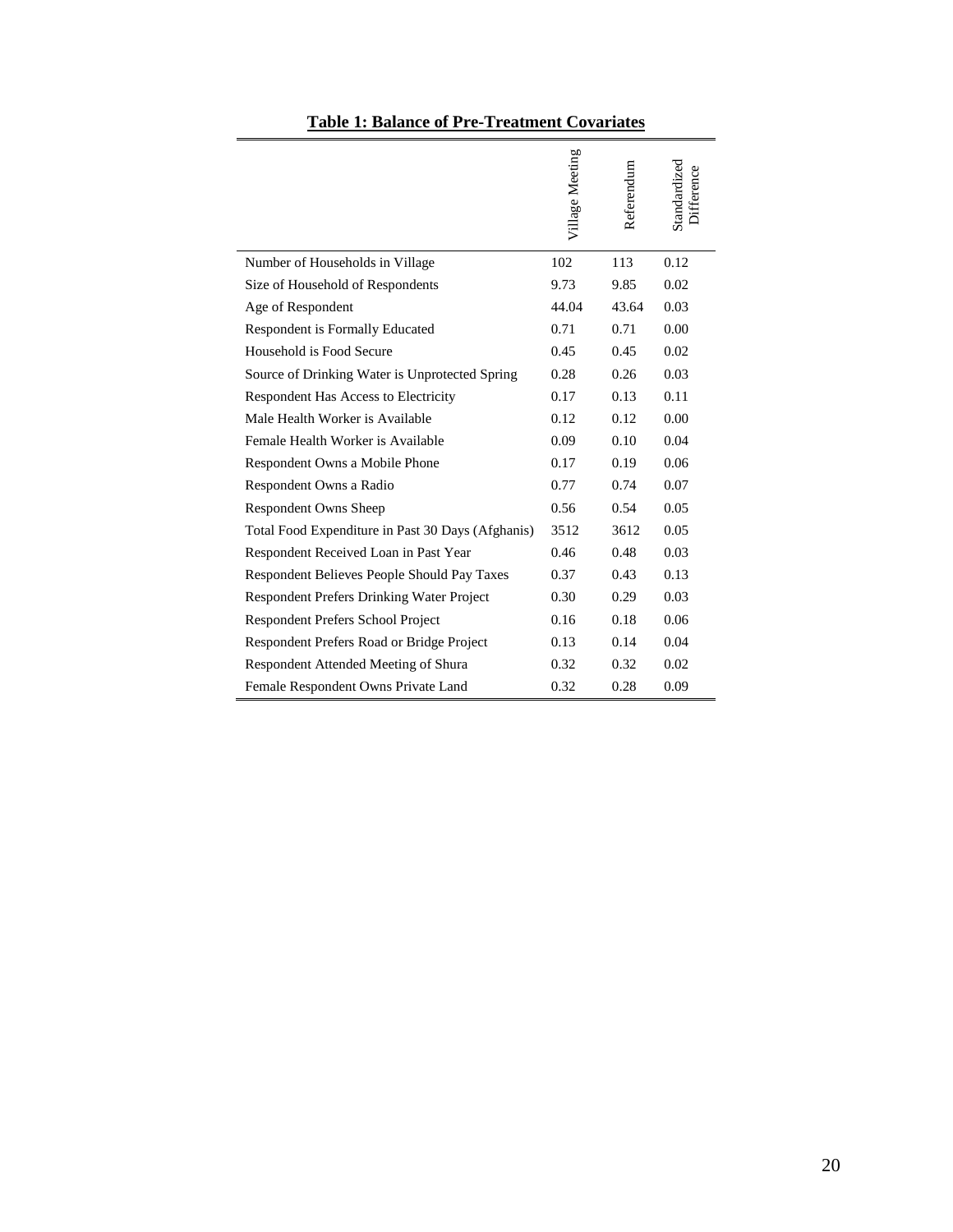|                                                                      | <b>Baseline Survey</b>            | Follow-Up Survey<br>(May -October 2009) |  |  |
|----------------------------------------------------------------------|-----------------------------------|-----------------------------------------|--|--|
|                                                                      | (September 2008)                  |                                         |  |  |
| Male Household Questionnaire                                         | 4,895 respondents in 500 villages | 4,666 respondents in 474 villages       |  |  |
| Male Focus Group Questionnaire                                       | 5,334 respondents in 500 villages | 3,197 respondents in 469 villages       |  |  |
| Female Focus Group Questionnaire                                     | 3,670 respondents in 406 villages | 2,792 respondents in 424 villages       |  |  |
| Female Household Ouestionnaire                                       | Not Administered                  | 4,234 respondents in 431 villages       |  |  |
| Female Individual Ouestionnaire<br>(Female Focus Group participants) | 3,398 respondents in 406 villages | Not Administered                        |  |  |

#### **Table 2: Coverage and Composition of Surveys.**

| Panel A: Male Head of Household |                 |            |  |  |  |  |
|---------------------------------|-----------------|------------|--|--|--|--|
| Most Preferred Project:         | Village Meeting | Referendum |  |  |  |  |
| Drinking Water                  | 36.0%           | 40.8%      |  |  |  |  |
| Irrigation                      | 17.6%           | 12.0%      |  |  |  |  |
| Electricity                     | 18.4%           | 18.4%      |  |  |  |  |
| Roads and Bridges               | 6.4%            | 4.8%       |  |  |  |  |
| Other                           | 33.6%           | 36.8%      |  |  |  |  |
| <b>Observations</b>             | 125             | 125        |  |  |  |  |
| Panel B: Male Focus Group       |                 |            |  |  |  |  |
| Most Preferred Project is       | Village Meeting | Referendum |  |  |  |  |
| Drinking Water                  | 27.6%           | 23.6%      |  |  |  |  |
| Irrigation                      | 25.2%           | 29.3%      |  |  |  |  |
| Electricity                     | 25.2%           | 21.1%      |  |  |  |  |
| Roads and Bridges               | 16.3%           | 19.5%      |  |  |  |  |
| Other                           | 48.8%           | 45.5%      |  |  |  |  |
| Observations                    | 123             | 123        |  |  |  |  |
| Panel C: Female                 |                 |            |  |  |  |  |
| Most Preferred Project is       | Village Meeting | Referendum |  |  |  |  |
| Drinking Water                  | 54.0%           | 50.0%      |  |  |  |  |
| Irrigation                      | 2.4%            | 5.7%       |  |  |  |  |
| Electricity                     | 6.5%            | 8.9%       |  |  |  |  |
| Roads and Bridges               | 9.7%            | 5.7%       |  |  |  |  |
| Other                           | 32.3%           | 34.7%      |  |  |  |  |
| <b>Observations</b>             | 124             | 124        |  |  |  |  |

### **Table 3: Ex-Ante Most Preferred Projects (percentage of villages)**

*Notes:* The difference between the villages with different selection methods is never statistically significant at 10% level according to Pearson's chi-squared criterion. In case of a tie all the projects with the maximum number of votes are considered as the most preferred, so the sum of percentages may exceed 100%.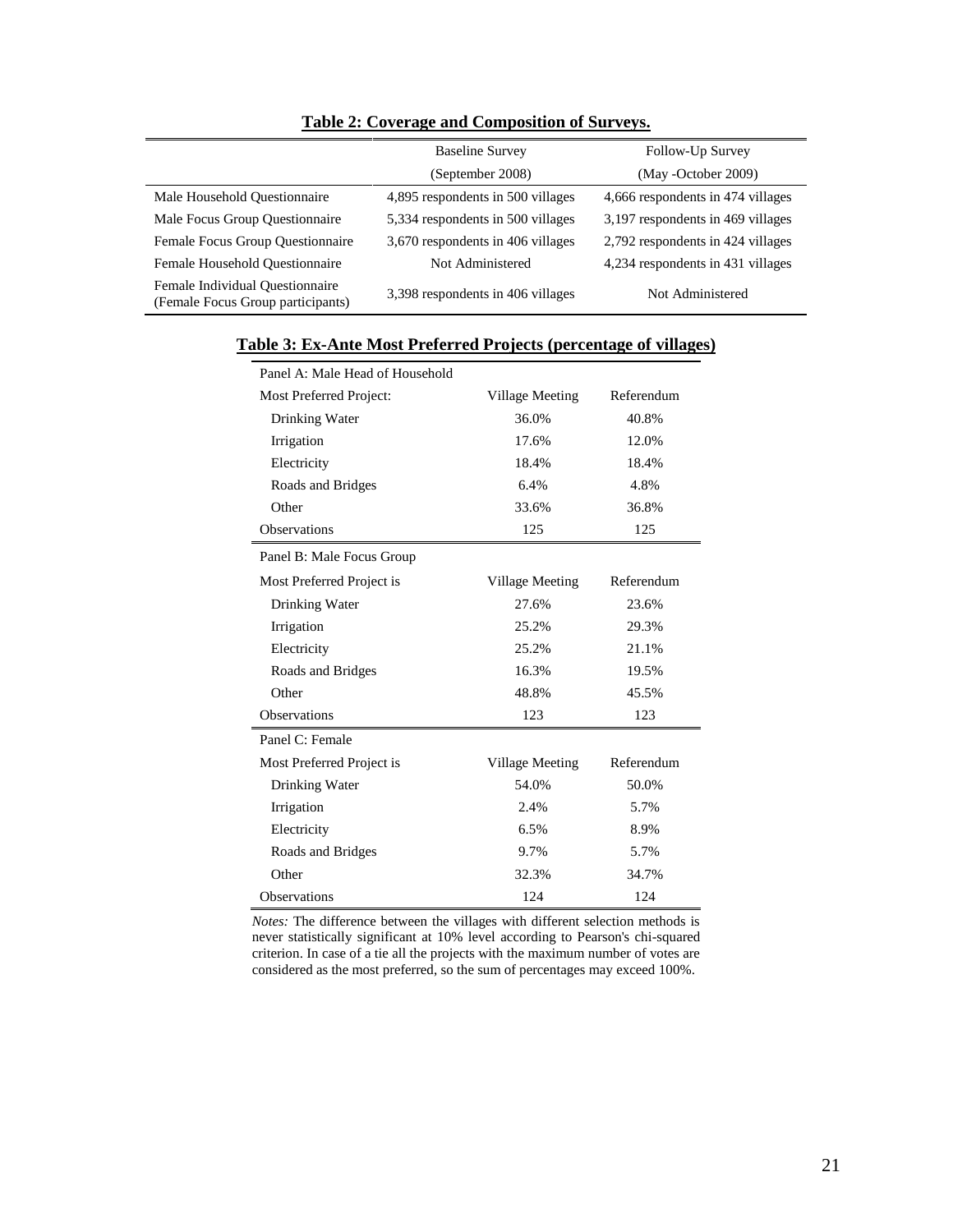|                             | Villagers       |       |      |           |            | <b>Village Council Members</b> |      |           |  |
|-----------------------------|-----------------|-------|------|-----------|------------|--------------------------------|------|-----------|--|
|                             | Obs.            | Mean  | Med. | Std. Dev. | Obs.       | Mean                           | Med. | Std. Dev. |  |
|                             | Village Meeting |       |      |           |            |                                |      |           |  |
| Total                       | 107             | 150   | 113  | 132       | 116        | 15.6                           | 14   | 7.0       |  |
| Male (Monitored Villages)   | 63              | 70.7  | 52   | 60.9      | 63         | 7.1                            | 6    | 2.8       |  |
| Female (Monitored Villages) | 54              | 74.9  | 69   | 54        | 55         | 7                              | 6    | 3.8       |  |
|                             |                 |       |      |           | Referendum |                                |      |           |  |
| Total                       | 116             | 220.2 | 167  | 166.5     |            |                                |      |           |  |
| Male                        | 116             | 137.7 | 110  | 102       |            |                                |      |           |  |
| Female                      | 97              | 133.1 | 108  | 91.1      |            |                                |      |           |  |

# **Table 4: Participation by Decision-Making Procedure.**

|                           |                 | <b>Decision-Making Procedure</b> |  |  |
|---------------------------|-----------------|----------------------------------|--|--|
|                           | Village Meeting | Referendum                       |  |  |
| Proposal                  |                 |                                  |  |  |
| Median number per village | 5               | 5                                |  |  |
| Type                      |                 |                                  |  |  |
| Drinking Water            | 19.7%           | 19.3%                            |  |  |
| Irrigation                | 21.0%           | 19.3%                            |  |  |
| Roads and Bridges         | 28.0%           | 28.3%                            |  |  |
| Electricity               | 17.1%           | 17.9%                            |  |  |
| Other                     | 14.2%           | 15.4%                            |  |  |
| Observations              | 590             | 597                              |  |  |
| p-Value for $\chi^2$ Test | 0.40            |                                  |  |  |
| <b>Selection</b>          |                 |                                  |  |  |
| Median number per village | 3               | 3                                |  |  |
| Type                      |                 |                                  |  |  |
| Drinking Water            | 27.2%           | 23.6%<br>18.4%                   |  |  |
| Irrigation                | 20.7%           |                                  |  |  |
| Roads and Bridges         | 28.5%           | 29.3%                            |  |  |
| Electricity               | 16.5%           | 20.2%                            |  |  |
| Other                     | 7.0%            | 8.4%                             |  |  |
| Observations              | 309             | 331                              |  |  |
| p-Value for $\chi^2$ Test | 0.69            |                                  |  |  |
| Prioritization            |                 |                                  |  |  |
| Median number per village | 1               | 1                                |  |  |
| Type                      |                 |                                  |  |  |
| Drinking Water            | 29.9%           | 20.5%                            |  |  |
| Irrigation                | 25.6%           | 17.9%                            |  |  |
| Roads and Bridges         | 22.2%           | 20.5%                            |  |  |
| Electricity               | 18.8%           | 37.5%                            |  |  |
| Other                     | 3.5%            | 3.6%                             |  |  |
| Observations              | 117             | 112                              |  |  |
| p-Value for $\chi^2$ Test | 0.06            |                                  |  |  |

#### **Table 5: Resource Allocation Outcomes**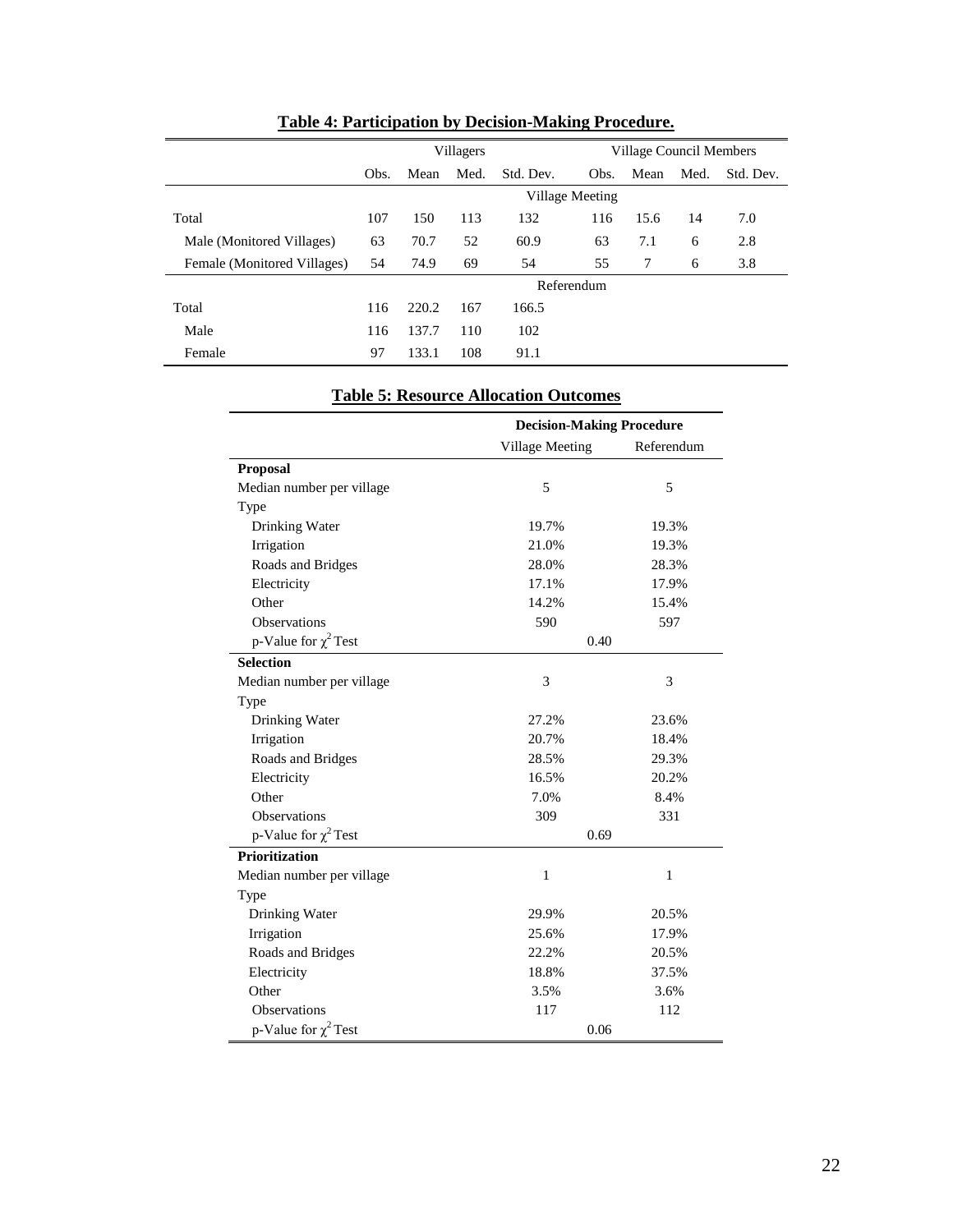| <b>Instrument</b>                  | Procedure  |            | <b>Selection</b>    | Prioritization | <b>Selection</b>         | <b>Prioritization</b> |  |
|------------------------------------|------------|------------|---------------------|----------------|--------------------------|-----------------------|--|
|                                    |            | (1)        | (2)                 | (3)            | (4)                      | (5)                   |  |
|                                    |            |            | <b>All Projects</b> |                | <b>Proposed Projects</b> |                       |  |
|                                    | Village    | $-0.35$    | $0.53**$            | $0.46*$        | $1.05***$                | $0.63**$              |  |
| Male                               | Meeting    | [0.270]    | [0.230]             | [0.257]        | [0.354]                  | [0.283]               |  |
| Household                          | Referendum | 0.22       | $0.81***$           | $0.66**$       | $1.02***$                | $0.63**$              |  |
|                                    |            | [0.238]    | [0.258]             | [0.263]        | [0.356]                  | [0.260]               |  |
| <i>t</i> -Stat of Diff. btw. Types |            | [1.584]    | [0.840]             | [0.550]        | $[-0.057]$               | [0.002]               |  |
|                                    | Village    | $0.82***$  | $0.54**$            | $0.75***$      | 0.24                     | $0.53*$               |  |
| Male Focus                         | Meeting    | [0.314]    | [0.242]             | [0.260]        | [0.301]                  | [0.296]               |  |
| Group                              | Referendum | 0.20       | $-0.04$             | $-0.11$        | $-0.30$                  | $-0.23$               |  |
|                                    |            | [0.289]    | [0.242]             | [0.258]        | [0.293]                  | [0.262]               |  |
| <i>t</i> -Stat of Diff. btw. Types |            | $[-1.498]$ | $[-1.696]$ *        | $[-2.371]$ **  | $[-1.302]$               | $[-1.912]*$           |  |
|                                    | Village    | 0.07       | $0.47*$             | 0.46           | $0.65*$                  | $0.61*$               |  |
| Female                             | Meeting    | [0.285]    | [0.247]             | [0.288]        | [0.338]                  | [0.323]               |  |
|                                    | Referendum | 0.18       | 0.11                | $-0.31$        | $-0.01$                  | $-0.32$               |  |
|                                    |            | [0.259]    | [0.242]             | [0.300]        | [0.305]                  | [0.321]               |  |
| <i>t</i> -Stat of Diff. btw. Types |            | [0.297]    | [0.259]             | [0.242]        | $[-1.469]$               | $[-2.287]$ **         |  |
| Project Type Fixed Effects         |            | Yes        | Yes                 | Yes            | Yes                      | Yes                   |  |
| Number of Observations             |            | 865        | 1,100               | 1,110          | 635                      | 817                   |  |

**Table 6: Effect of Selection on Selection Outcomes**

*Notes*. All specifications are conditional fixed-effect logit regressions. The unit of observation is project typevillage. The dependent variable assumes value one if project type is proposed, selected, or prioritized and zero otherwise. Each row corresponds to an interaction between a binary variable denoting the decisionmaking procedure and a binary variable denoting whether project type was preferred by the respective village group. Robust standard errors are clustered at the village level. \*, \*\*, and \*\*\* denote significance at 10%, 5%, and 1% levels.